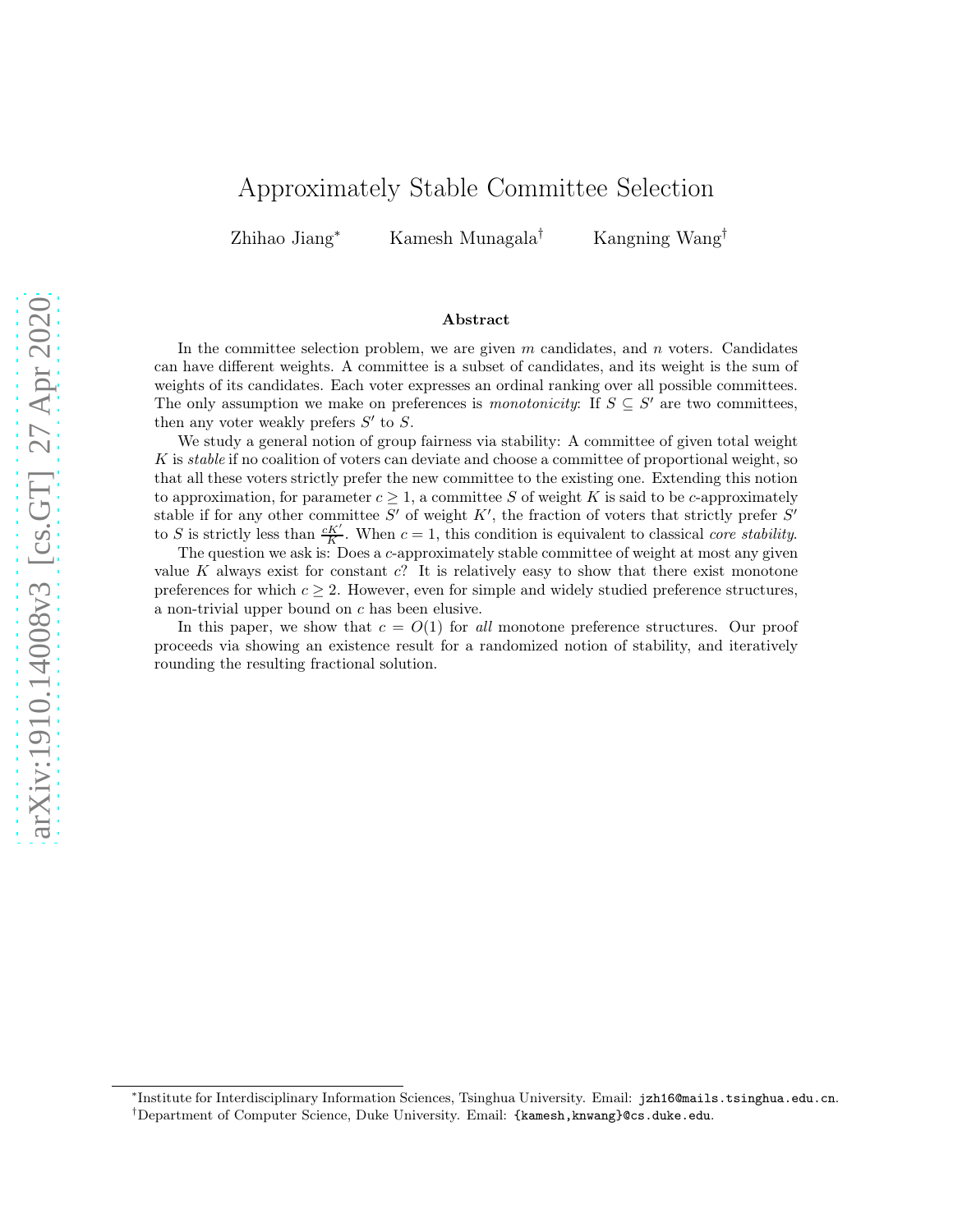## 1 Introduction

Fair allocation of resources is a widely studied problem in social choice literature. In several societal decision-making scenarios, the resources are *public goods*, meaning that they can be enjoyed by multiple agents simultaneously. For instance, consider the problem of locating a fixed number of parks or libraries to serve a population [\[11\]](#page-14-0). Each such resource provides shared utility to several members of society. Viewed as a facility location problem, a standard objective involves locating the facilities to minimize the total distance traveled by the population to its nearest open facility. However, such a solution need not be *fair*: In a city with a dense urban core and sprawling suburbs, it can lead to the algorithm placing many more facilities in the suburbs, causing the locations at the urban core to become overcrowded. In other words, the globally optimal solution may produce disparate outcomes for different demographic slices.

Similarly, consider the *participatory budgeting* problem [\[6,](#page-13-0) [15,](#page-14-1) [17,](#page-14-2) [20,](#page-14-3) [21,](#page-14-4) [29\]](#page-15-0). Recently, many cities and wards across the world have a process to put part of their budget to vote. The city chooses several projects such as repaving streets, installing lights, etc, and each voter indicates preferences over these projects. The goal of the city is to choose a subset of projects that is feasible within the budget to fund. Again, simple schemes to aggregate voter preferences may overly bias the outcome towards majority preferences, and may ignore entirely the preferences of a sizable, coherent, minority.

#### 1.1 Committee Selection and Fairness Model

In this paper, we consider an abstract resource allocation model – *committee selection* – that captures not only the above two settings, but also several other problems studied in social choice and in network design. We use the term "committee selection" based on similar terminology in social choice literature; however, as discussed below, our model captures general combinatorial selection problems. In these settings, we study a classical notion of group fairness, and show that solutions that approximately satisfy this notion always exist.

Committee Selection. Using social choice parlance, the committee selection problem models the common scenario of determining a winning subset, i.e. a committee, from a set of candidates. A set of voters (or agents)  $\mathcal{N} = [n] = \{1, \ldots, n\}$  and a set of candidates  $\mathcal{C} = [m]$  are given, and each candidate *i* is associated with a weight  $s_i \geq 0$ . Let  $w(S) = \sum_{i \in S} s_i$  denote the weight of the committee  $S \subseteq 2^{\mathcal{C}}$ . The goal is to find a committee S of weight at most a given value K. We note that our results extend to the setting where the weight  $w(S)$  is a subadditive function of S; we present the additive model for simplicity of exposition.

Each voter  $v \in \mathcal{N}$  explicitly or implicitly specifies an ordinal ranking  $\succeq_v$  over all possible committees (that is, all possible subsets of C). Given voter  $v \in \mathcal{N}$  and two committees  $S_1$  and  $S_2$ , we use the notation  $S_2 \succ_v S_1$  to indicate the voter strictly prefers  $S_2$  to  $S_1$ . We indicate weak preference by  $S_2 \succeq_v S_1$ . We assume preferences are *complete*, so that for every voter v and every two committees  $S_1$  and  $S_2$ , the voter either (weakly or strongly) prefers  $S_1$  to  $S_2$ , or vice versa; and the preferences are *transitive*, so that for every voter  $v$ , if she prefers committee  $S_1$  to  $S_2$  and prefers  $S_2$  to  $S_3$ , then she prefers  $S_1$  to  $S_3$ , where the preference is strict if at least one of the two preferences is strict. The only additional condition we impose on the preferences is the following:

**Monotonicity**: If  $S_1 \subseteq S_2$ , then  $S_2 \succeq_v S_1$  for all  $v \in \mathcal{N}$ .

In Section [1.2,](#page-2-0) we will show that the facility location and participatory budgeting settings described above, as well as several other problems in social choice and network design, are special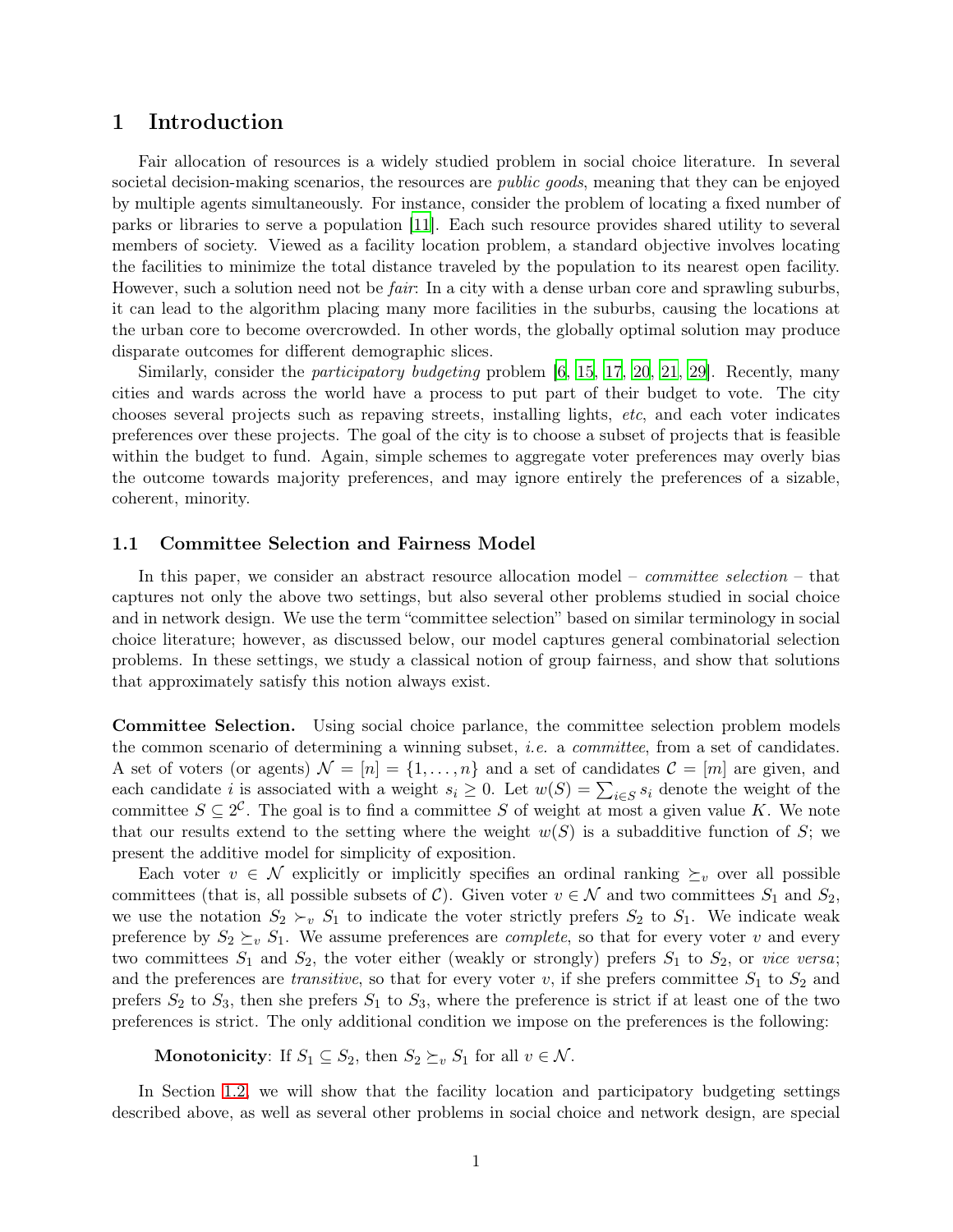cases of committee selection.

Fairness via Stability. The notion of *group fairness* or *proportionality* is a central objective in committee selection. The general idea appeared in literature more than a century ago [\[13\]](#page-14-5) and various incarnations of this notion have gained significant attention recently [\[2,](#page-13-1) [3](#page-13-2), [7](#page-13-3), [9](#page-14-6), [15,](#page-14-1) [16,](#page-14-7) [27](#page-15-1), [33\]](#page-15-2). Here, each group of voters should feel that their preferences are sufficiently respected, so that they are not incentivized to deviate and choose an alternative committee of proportionally smaller weight. In the common scenario that we do not know beforehand the exact nature of the demographic coalitions, we adopt the robust solution concept which requires the committee to be agnostic to any potential subset of voters deviating.

Formally, we study fairness via the notion of *core stability* from economics literature [\[18](#page-14-8), [23,](#page-14-9) [28,](#page-15-3) [32,](#page-15-4) [34](#page-15-5)]. This uses the notion of pairwise score defined below.

**Definition 1** (Pairwise Score). Given two committees  $S_1, S_2 \subseteq \mathcal{C}$ , the pairwise score of  $S_2$  over  $S_1$ is the number of voters who strictly prefer  $S_2$  to  $S_1: V(S_1, S_2) := |\{v \in \mathcal{N} \mid S_2 \succ_v S_1\}|.$ 

Given the above definition, we are now ready to define fairness via core stability as follows.

**Definition 2** (Stable Committees (or the Core)). Given a committee  $S \subseteq \mathcal{C}$  of weight at most K, the weight limit, a committee  $S' \subseteq C$  of weight K' blocks S iff  $V(S, S') \geq \frac{K'}{K}$  $\frac{K'}{K} \cdot n$ . A committee S is stable (or lies in the *core*) if no committee  $S'$  blocks it.

In other words, for any  $\beta \in (0, 1]$  and any  $\beta n$  voters, there should not be another committee of weight at most  $\beta K$ , so that all these  $\beta n$  voters are strictly better off with the new committee. It is easy to check that a stable outcome is (weakly) Pareto-optimal among committees of weight at most K, by considering the deviating coalition of all the voters. Furthermore, for every coalition of voters, a stable committee is also Pareto-optimal relative to committees with proportionally scaled-down weight.

In economics, this notion of core stability can be justified with *fair taxation* [\[18,](#page-14-8) [23](#page-14-9), [32](#page-15-4)]: Each voter has an endowment of  $\frac{K}{n}$ , so the society together has a budget of K. Candidate i costs  $s_i$ , and we select a committee whose weight is at most  $K$ . If no subset of voters (blocking committee) with size  $\beta n$  can deviate and use their endowment  $(\beta K)$  to purchase an alternative committee, then the committee is said to be stable.

#### <span id="page-2-0"></span>1.2 Motivating Examples: Fair Combinatorial Selection

Our results hold for any monotone purely ordinal preference structure over committees. As such, it models a wide range of combinatorial selection problems that have a rich history in social choice, network design, and related domains.

- PARTICIPATORY BUDGETING. This models the civic budgeting application described above. Each candidate is a public project, and its weight  $s_i$  equals its cost. Voter v has utility  $u_{iv}$  for project  $i \in \mathcal{C}$ . The value K is the total budget available to the city. The utility of the voter for committee S is  $u_v(S) = \sum_{i \in S} u_{iv}$ , and the voter prefers committees that provide her higher utility. This can be generalized to utility functions that capture complements and substitutes.
- APPROVAL SET. This is a special case of the setting described above that has been widely studied in multi-winner election literature. In this model [\[2](#page-13-1), [3,](#page-13-2) [7](#page-13-3), [33](#page-15-2)], we assume each  $s_i = 1$ . Each voter v specifies an approval set  $A_v \subseteq \mathcal{C}$  of candidates. Given two committees  $S_1$  and  $S_2$ ,  $S_1 \succ_v S_2$  iff  $|S_1 \cap A_v| > |S_2 \cap A_v|$ , *i.e.*, the voter prefers committees in which she has more approved candidates.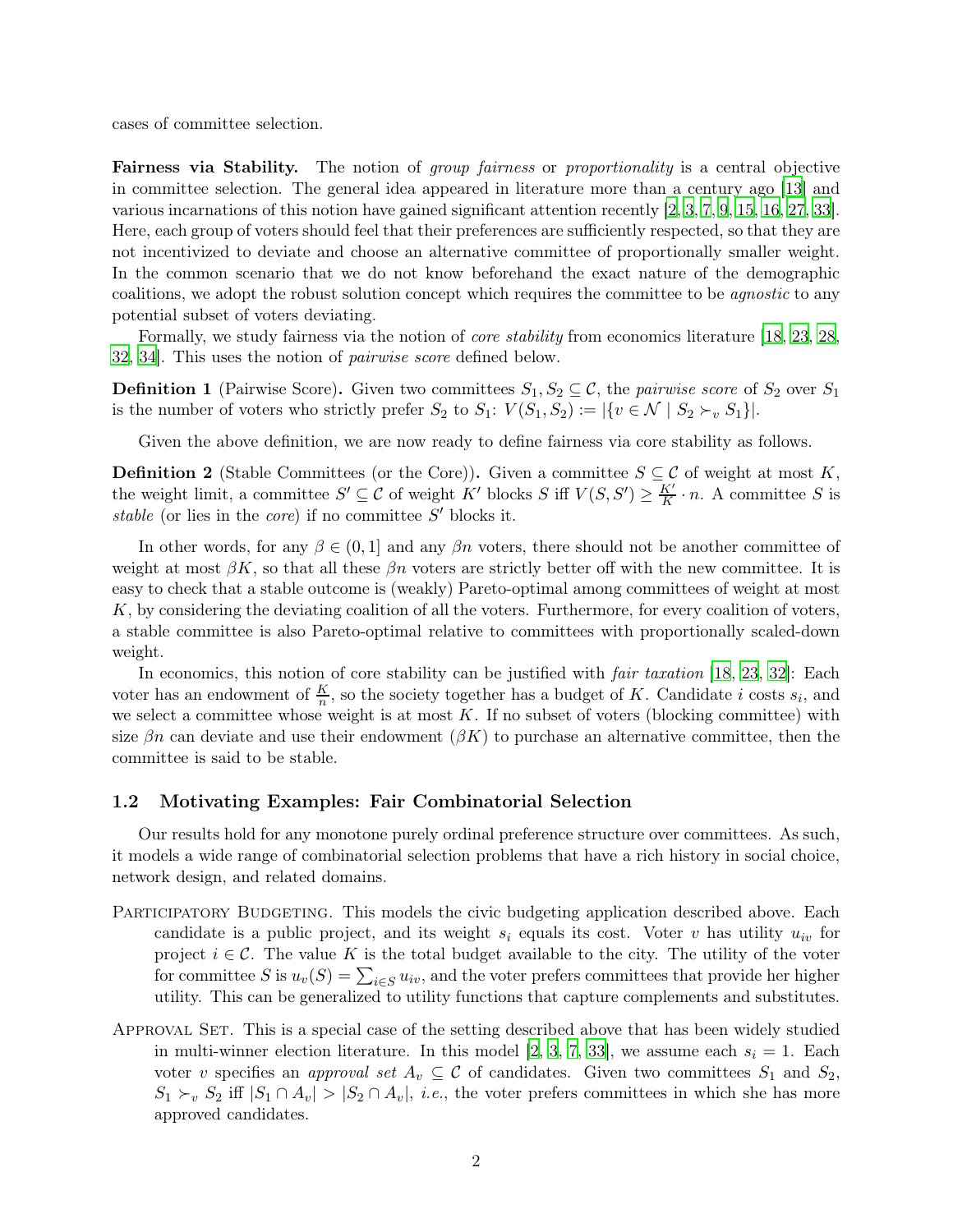- RANKING. In this model  $[14]$ , each candidate has unit weight. Each voter v has a preference ordering over candidates in C. In this case,  $S_1 \succ_v S_2$  iff v's favorite candidate in  $S_1$  is ranked higher (in her preference ordering) than her favorite candidate in  $S_2$ .
- FACILITY LOCATION. This is a special case of RANKING that is motivated by the problem of locating public facilities described above, and was recently considered by [\[11](#page-14-0)]. Here, the preferences over candidates are dictated by distances in an underlying metric space. Formally, there is a metric space d over  $\mathcal{C} \cup \mathcal{N}$ . Each location in C is a potential facility. Given a subset  $S \subseteq \mathcal{C}$  of K locations, the cost of voter v is the distance to the closest facility in S. A voter prefers  $S_2$ to  $S_1$  if it incurs smaller cost in the former than in the latter.
- NETWORK DESIGN. The committee selection problem also models selection problems in network design and combinatorial optimization. For instance, consider the NON-UNIFORM BUY-AT-BULK network design problem [\[10,](#page-14-11) [26](#page-15-6)]. We are given a multigraph  $G(V, E)$  with a sink node s. Each edge  $e \in E$  as cost  $c_e$  and length  $\ell_e$ . The length is typically decreasing with cost, since a more expensive edge would model a faster road or higher capacity network cable, which would reduce time it takes to traverse that edge. Between any pair  $u, v$  of vertices, we assume there is an edge  $e = (u, v)$  of cost  $c_e = 0$ ; let M denote the subset of edges with cost 0. A committee is a subset  $S$  of edges with non-zero cost that are provisioned, and its weight is the total cost of its edges. Given committees  $S$  and  $S'$ , an end-node v prefers  $S$  to  $S'$  if the length of the shortest path (according to the edge lengths  $\ell$ ) from v to s in the subgraph  $G(V, S \cup M)$ is smaller in the subgraph  $G(V, S' \cup M)$ .

#### 1.3 Approximate Stability and Main Result

As shown in [\[12](#page-14-12), [16](#page-14-7)], there are simple instances with cyclic preferences where stable committees may not exist; we present such an instance in Appendix [A.](#page-15-7) This motivates us to consider an approximate notion of stability.

**Definition 3** (c-Approximately Stable Committees). Given a parameter  $c \geq 1$ , and a committee  $S \subseteq \mathcal{C}$  of weight at most K, the weight limit, we say that a committee S  $\mathcal{C} \subseteq \mathcal{C}$  of weight  $K'$  c-blocks S iff  $V(S, S') \geq c \cdot \frac{K'}{K}$  $\frac{K'}{K} \cdot n$ . A committee S is *c*-approximately stable if there are no committees S' that *c*-block it.<sup>[1](#page-3-0)</sup>

In the taxation interpretation, we scale down the endowment of each voter by the approximation factor c, so that she has an endowment of  $\frac{1}{c} \cdot \frac{K}{n}$  $\frac{R}{n}$ . If a subset of voters with size  $\beta n$  deviates and uses their endowment to purchase an alternative committee, this committee has weight  $\frac{\beta}{c}K$ . Note that when  $c = 1$ , the solution is exactly stable. A larger c ensures fewer coalitions deviate, and our goal is to find the minimum c for which a c-approximately stable solution exists. Theorem  $4$ (Appendix [A\)](#page-15-7) shows that  $c \geq 2 - \varepsilon$  for any constant  $\varepsilon > 0$  even in the RANKING setting.

Our main result is the following general and somewhat surprising theorem that we prove in the main body of the paper.

<span id="page-3-1"></span>**Theorem 1.** For any monotone preference structure with n voters and m candidates, arbitrary weights and the cost-threshold  $K$ , a 32-approximately stable committee of weight at most  $K$  always exists.

<span id="page-3-0"></span><sup>&</sup>lt;sup>1</sup>Any c-approximately stable committee can trivially be modified to become Pareto-optimal while preserving the value of c. To see this, we simply find another committee that Pareto-dominates this committee. Therefore, Paretooptimality comes for free in our setting.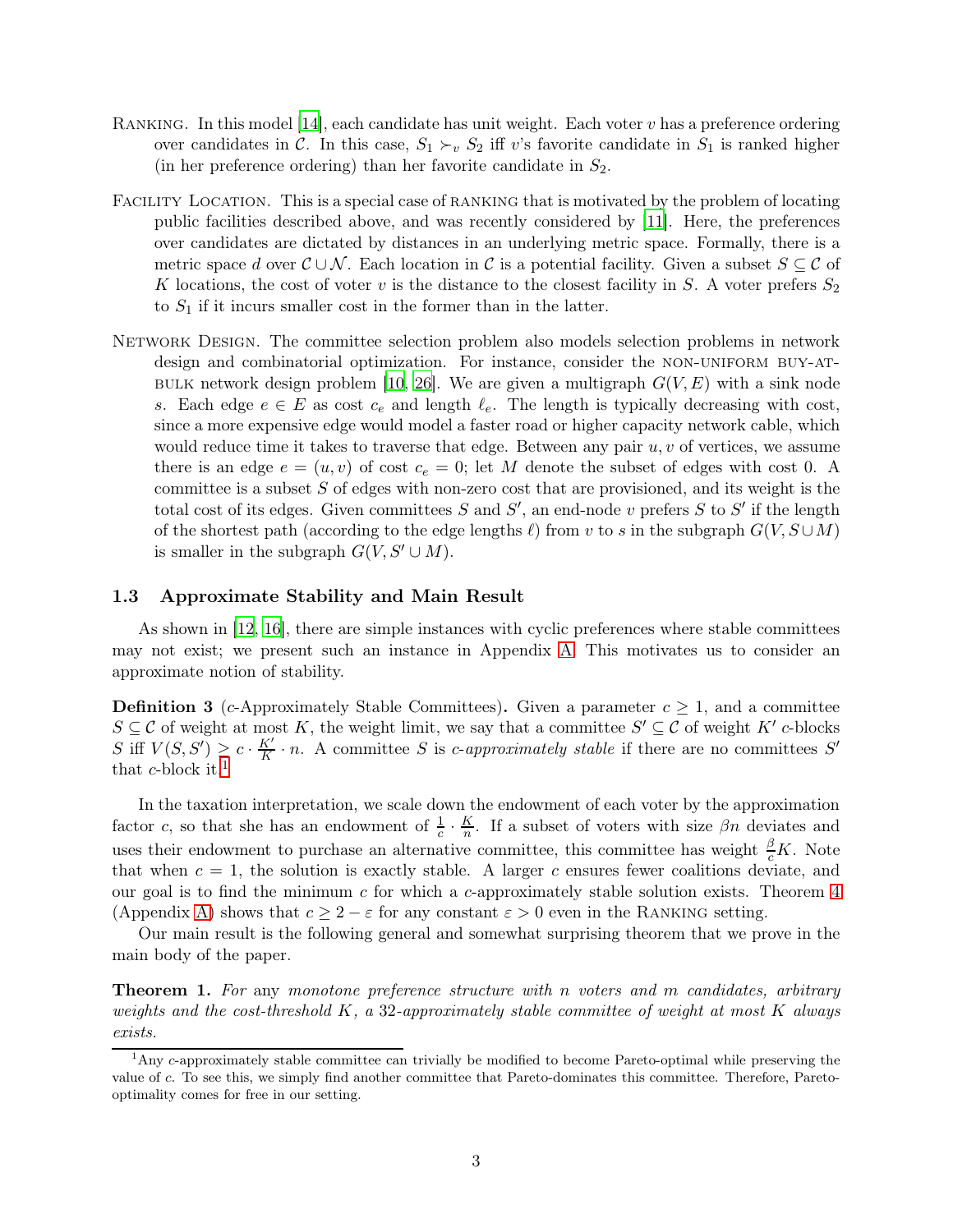It is worth noting that prior to our work, no non-trivial result was known for the existence of approximately stable committees even in the very special cases of APPROVAL SET and FACILITY Location preferences described above.

#### 1.4 Techniques and Other Results

Our proof of Theorem [1](#page-3-1) proceeds by first constructing a lottery (or randomization) over committees of weight  $K$  that is 2-approximately stable, and iteratively rounding this solution. The first challenge is to define the appropriate notion of randomized stability. As discussed in Section [1.5,](#page-5-0) though stability when committee members are chosen fractionally is a classical concept, these notions require convex and continuous preferences over fractional allocations, and it is not clear how to relate them to deterministic (or integer) solutions that we desire.

Stable Lotteries. We proceed via a different randomized notion of stability that was first defined in [\[12\]](#page-14-12). We define this notion next. Given a weight K, we let  $\Delta$  denote a distribution (or lottery) over committees of weight at most K.

<span id="page-4-1"></span>**Definition 4** (Stable Lotteries [\[12](#page-14-12)]). A distribution (or lottery)  $\Delta$  over committees of weight at most K is said to be c-approximately stable iff for all committees  $S' \subseteq \mathcal{C}$  of weight  $K'$ , we have:  $\mathbf{E}_{S \sim \Delta} \left[ V(S, S') \right] < c \cdot \frac{K'}{K}$  $\frac{K'}{K} \cdot n$ .

In [\[12\]](#page-14-12), it was shown that an exactly stable lottery under this definition exists for APPROVAL SET and RANKING settings, via solving the dual formulation. However, it was not clear either how to extend this technique even to PARTICIPATORY BUDGETING preferences, or what a stable lottery implied about deterministic stable committees that is our main focus here. In this paper, we resolve both these questions. As our first contribution, in Section [2,](#page-6-0) we show the following.

<span id="page-4-0"></span>**Theorem 2.** For any weight K and all monotone preferences, a 2-approximately stable lottery over committees of weight at most K always exists.

The proof of the above theorem builds on the proof of the exactly stable lottery for Ranking instances in [\[12](#page-14-12)]. The duality proof in [\[12](#page-14-12)] constructed a primal lottery by sequentially rounding candidates based on their marginal probability in the dual solution, while the current proof constructs the primal lottery by sequentially rounding the committees in the dual solution directly. This allows us to develop a simple proof for all monotone preference structures; however, unlike [\[12\]](#page-14-12), our lottery is only approximately stable.

Once we construct this lottery, our main contribution (Section [3\)](#page-8-0) is rounding it to show Theorem [1.](#page-3-1) The randomized stability condition implies the existence of a committee that satisfies a certain fraction of voters simultaneously, in the sense that it lies not too far down the preference ordering of these voters. We iteratively eliminate such voters and re-compute the lottery, with the non-trivial aspect being to ensure that this process preserves approximate stability.

In Section [4,](#page-11-0) we show that our results extend to the more general setting where  $w(S)$  is a subadditive set function, and also to the setting where there are multiple weight constraints. We also discuss some settings in which an approximately stable committee can be efficiently computed.

Exactly Stable Lotteries. When considering lotteries, we haven't been able to find an instance of a monotone preference structure where an exactly stable solution does not exist. The loss of factor of 2 in Theorem [2](#page-4-0) seems to be an artifact of our analysis. Indeed, in Appendix [B,](#page-16-0) we show a different way of constructing the dual solution that leads to the following result. We conjecture that this results extends to all K, and we discuss this and other open questions in Section [5.](#page-12-0)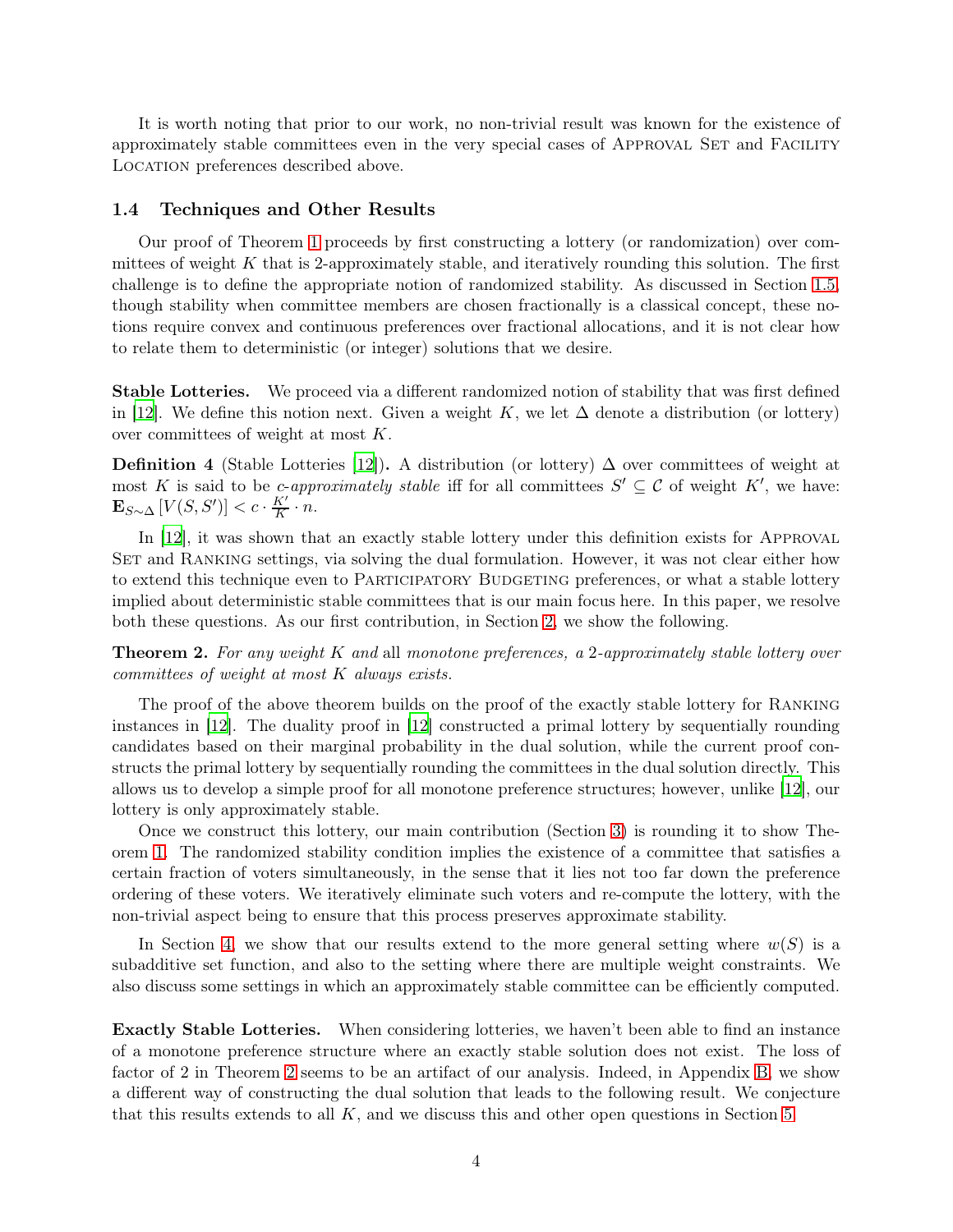<span id="page-5-1"></span>**Theorem 3** (Proved in Appendix [B\)](#page-16-0). For unit-weight candidates and any number of voters with arbitrary monotone preferences, when  $K \in \{1,2,3\}$ , an exactly stable lottery always exists.

#### <span id="page-5-0"></span>1.5 Related Work

Committee selection is omnipresent in political and economic activities of a society: We see it in parliamentary elections, in group-hiring processes, and in participatory budgeting. Recent work in social choice [\[2,](#page-13-1) [3,](#page-13-2) [24,](#page-14-13) [25,](#page-15-9) [31,](#page-15-10) [33](#page-15-2)] has extensively studied the properties of committee selection rules and established axiomatization in this field. Furthermore, group fairness in committee selection arises in areas outside social choice: In a shared-cache system with multiple users, consider the problem of deciding which parts of the data to keep in the cache that has only limited storage [\[19,](#page-14-14) [22\]](#page-14-15). Users gain utility from their data being cached. We can model this as committee selection where each atomic piece of data corresponds to a candidate. In this context, a fair caching policy provides proportional speedup to each user.

We now compare our stability notions with some closely related notions in literature. This will place our technical work in context.

**The Lindahl Equilibrium.** The notion of stability is the same as that of the *core* in cooperative game theory. Scarf [\[34](#page-15-5)] first phrased it in game-theoretic terms, and it has been extensively studied in public-good settings [\[15,](#page-14-1) [18](#page-14-8), [23](#page-14-9), [28,](#page-15-3) [32\]](#page-15-4). Much of this literature considers convex and continuous preferences, which in our setting implies convex preferences over fractional allocations (that is, when candidates can be chosen fractionally). The seminal work of Foley [\[18\]](#page-14-8) considers the Lindahl market equilibrium. In this equilibrium, each candidate is assigned a per-voter price. If the voters choose their utility maximizing allocation subject to spending a dollar, then (1) they all choose the same fractional outcome; and (2) for each chosen candidate, the total money collected pays for that candidate. It is shown via a fixed point argument that such an equilibrium pricing always exists when fractional allocations are allowed, and this outcome lies in the core. Though this existence result is very general, it needs the preferences over fractional outcomes to be convex and continuous.

For instance, in the case of FACILITY LOCATION, a fractional allocation  $\vec{y}$  satisfies  $\sum_{i \in \mathcal{C}} y_i \leq K$ and  $y \in [0, 1]$ . One possible convex disutility of voter v for  $\vec{y}$  is

$$
C_v(\vec{y}) = \min \left\{ \sum_i d_{iv} x_{iv} \mid \sum_i x_{iv} = 1; \ x_{iv} \leq y_i \ \forall i \right\}.
$$

Though Foley's result shows there exists an allocation  $\vec{y}$  that is a core outcome, it is not clear (a) how to compute this fractional solution efficiently; and (b) more importantly, how to round this allocation to an approximately stable integer solution. The difficulty in rounding is because we cannot relax the distances when considering when a voter can deviate; indeed, if we could relax distances, the problem becomes very different, and there is an approximately stable solution (that only relaxes distances and not the size of the deviating coalition) via a simple greedy algorithm [\[11\]](#page-14-0).

This motivates using the new notion of randomized stability, where a deterministic outcome is first drawn from the lottery, and subsequently the voters who see higher utility deviate. This notion does not correspond to underlying convex preferences over the space of lotteries; however, as we show, a stable lottery can now be converted to an approximately stable committee. Furthermore, for FACILITY LOCATION and more generally, RANKING, this stable lottery can be efficiently computed [\[12\]](#page-14-12), while we do not know how to compute the Lindahl equilibrium efficiently.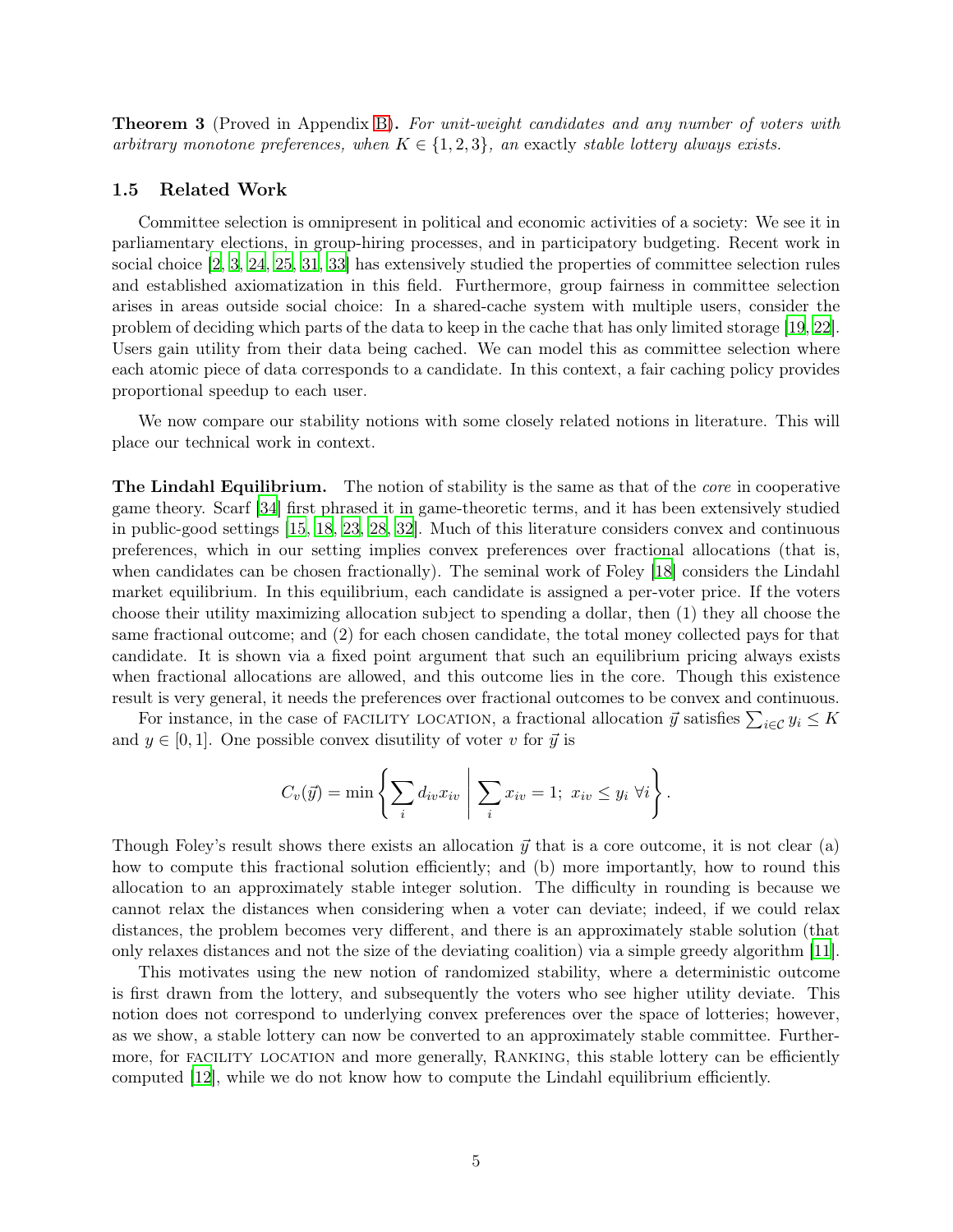Nash Welfare and its Variants. There is extensive work (see [\[14](#page-14-10)]) on voting rules where we  $\sum_{v} \sigma_{v}(S)$ . For instance, for APPROVAL SET preferences, the classic Proportional Approval Voting construct a score  $\sigma_v(S)$  for each voter and committee, and choose the committee that maximizes (PAV) method that dates back more than a century [\[35](#page-15-11)], assigns  $\sigma_v(S) \approx \log(1 + |A_v \cap S|)$ . More generally, the Nash Welfare objective [\[1](#page-13-4), [3,](#page-13-2) [15](#page-14-1)[–17,](#page-14-2) [35\]](#page-15-11) assigns score  $\sigma_v(S) = \log(u_v(S))$ , where  $u_v(S)$ is the utility of the voter for committee S. These methods compute a stable solution when the utility of voters in a deviating coalition is scaled down. This requires either knowing or imputing cardinal utility functions for voters (and does not work with disutilities), and is otherwise incomparable to the more widely studied and classical notion of core stability that we consider. where the committee size on deviation is scaled down and the utilities of voters are unchanged. Further, for APPROVAL SET preferences, the PAV method is no better than an  $\Omega(\sqrt{K})$ -approximation to a stable outcome [\[12\]](#page-14-12).

A recent line of work [\[2,](#page-13-1) [3](#page-13-2), [33](#page-15-2)] has considered a special case of stability with Approval set preferences, when the coalition that deviates is not arbitrary, but is cohesive in terms of preferences. They term this *Justified Representation*, with generalizations known both for APPROVAL SET and to other preference structures  $[4, 5]$  $[4, 5]$ . For APPROVAL SET, it is shown that the PAV method and its variants achieve or closely approximate these notions of stability. However, as mentioned above, the PAV method do not approximate the core outcome, so that stability is very different in structure from Justified Representation and its variants.

Finally, our approximation notion scales down the endowment of the deviating coalition by a factor of c. An alternative approach would have been to approximate the utility of the voters in the deviating coalition by a factor of c. In this model, constant approximations have been obtained for clustering  $[11]$  and for APPROVAL SET  $[30]$ ; the latter result uses the PAV method. However, these results require developing a different technique for each problem, while our approach has the advantage of being oblivious to the choice of cardinal utilities while leading to a unifying result for all preference structures.

## <span id="page-6-0"></span>2 Existence of 2-Approximately Stable Lotteries

In this section, we consider choosing a stable lottery over committees of weight at most K. Recall the definition of stability in this setting from Definition [4.](#page-4-1)

We take the approach in [\[12\]](#page-14-12) and consider the dual formulation of selecting stable lotteries. The existence of a c-approximately stable lottery is equivalent to deciding:

<span id="page-6-1"></span>
$$
\min_{\Delta} \max_{S'} \mathbf{E}_{S \sim \Delta} \left[ V(S, S') - c \cdot \frac{w(S')}{K} \cdot n \right] < 0,\tag{1}
$$

where  $\Delta$  is a distribution (lottery) over committees of weight at most K. Viewing  $\Delta$  as a mixed strategy over the "defending" committees and  $S'$  as the "attacking" strategy, we treat [\(1\)](#page-6-1) as a zero-sum game. Duality (or the *min-max principle*) now allows us to swap the order of actions by allowing the attacker to use a mixed strategy. [\(1\)](#page-6-1) is thus equivalent to

$$
\max_{\Delta_a} \min_{S_d: w(S_d) \le K} \mathbf{E}_{S_a \sim \Delta_a} \left[ V(S_d, S_a) - c \cdot \frac{w(S_a)}{K} \cdot n \right] < 0,\tag{2}
$$

where  $\Delta_a$  is a lottery over committees of weight at most K chosen by the attacker. This dual view provides a convenient tool for showing the existence of approximately stable lotteries. The rest of the section is devoted to proving Theorem [2,](#page-4-0) that we restate here.

**Theorem [2.](#page-4-0)** For any value K and all monotone preferences, a 2-approximately stable lottery over committees of weight at most K always exists.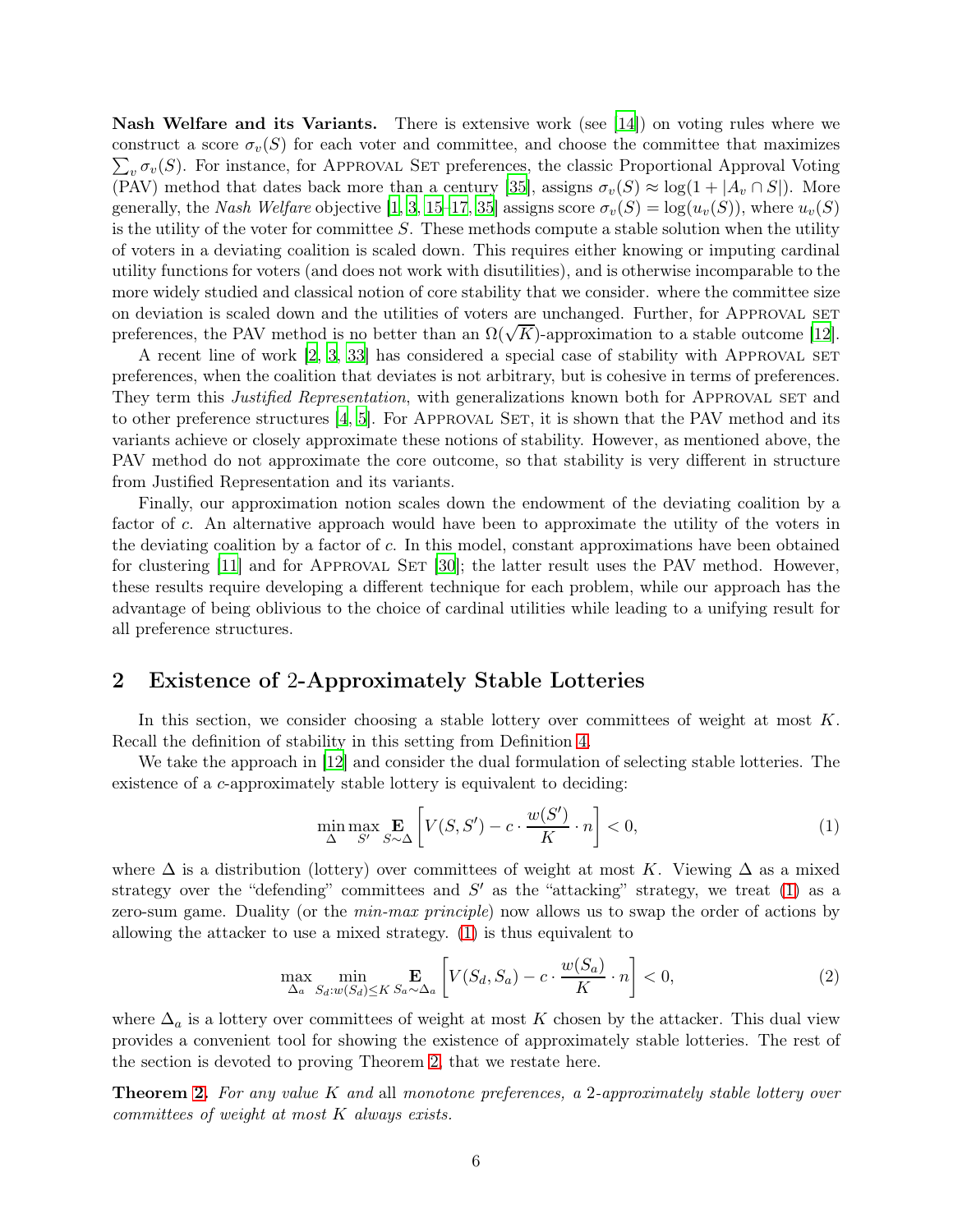#### 2.1 Per-Voter Guarantee

Assume we are given a lottery  $\Delta_a$ . If there is a committee  $S_a$  in  $\Delta_a$  with  $w(S_a) > \frac{K}{2}$  $\frac{\kappa}{2}$ , then  $2\cdot \frac{w(S_a)}{K}$  $\frac{(S_a)}{K} \cdot n > n \ge V(S_d, S_a)$  for any  $S_d$ . This implies  $V(S_d, S_a) - 2 \cdot \frac{w(S_a)}{K}$  $\frac{S_{a,j}}{K} \cdot n < 0$ . Therefore, the attacker can remove these strategies from its lottery, and we can assume  $\Delta_a$  only has committees with weight at most  $\frac{K}{2}$ .

Given any distribution  $\Delta_a$  over committees of weight at most  $\frac{K}{2}$ , we need to show there is a defending committee  $S_d$  with weight at most K, such that

$$
\mathop{\mathbf{E}}_{S_a \sim \Delta_a} \left[ V(S_d, S_a) - 2 \cdot \frac{w(S_a)}{K} \cdot n \right] < 0.
$$

Suppose that the strategy  $\Delta_a$  chooses  $S_1$  with probability  $\alpha_1$ , committee  $S_2$  with probability  $\alpha_2, \ldots, S_t$  with  $\alpha_t$ , where  $t = 2^{|C|}$ . Let

$$
\beta = \mathop{\mathbf{E}}_{S_a \sim \Delta_a} \left[ \frac{w(S_a)}{K} \right] = \frac{\sum_{i=1}^{t} \alpha_i \cdot w(S_i)}{K}
$$

be the ratio between the expected total weight of the attacking strategy and  $K$ , the allowable weight for the defending strategy. We need to find an  $S_d$  of weight at most K so that:

<span id="page-7-0"></span>
$$
\underset{S_a \sim \Delta_a}{\mathbf{E}} \left[ V(S_d, S_a) \right] < 2\beta n. \tag{3}
$$

We will construct a distribution  $\Delta_d$  over committees  $S_d$  that satisfies a stronger property:

<span id="page-7-1"></span>
$$
\Pr_{S_d \sim \Delta_d, S_a \sim \Delta_a} [S_a \succ_v S_d] < 2\beta \qquad \forall v \in [n]. \tag{4}
$$

Summing over all voters v implies the existence of a lottery  $\Delta_d$  satisfying [\(3\)](#page-7-0), and hence a deterministic committee  $S_d$  satisfying the same. This will imply the theorem statement.

#### 2.2 Dependent Rounding

- Let  $p_i = \min\left(1, \frac{\alpha_i}{2\beta}\right)$  for  $i \in [t]$ . We have:
- $p_i \in [0, 1]$  for all  $i \in [t]$ ; and
- $\sum_{i \in [t]} p_i w(S_i) \leq \frac{1}{2\beta} \sum_{i \in [t]} \alpha_i w(S_i) = \frac{\beta K}{2\beta} = \frac{K}{2}.$

We will construct the defending committee by including each attacker committee  $S_i, i \in [t]$  with probability  $p_i$ ; the details of which are below. We use the random variable  $X_i$  to denote whether we include  $S_i$  in our defending committee  $S_d$ , so that  $S_d = \bigcup_{i \in [t]: X_i > 0} S_i$ . We therefore obtain a distribution  $\Delta_d$  over committees  $S_d$ .

We use the dependent rounding procedure in [\[8](#page-13-7)] to construct  $\{X_i\}$  given the  $\{p_i\}$ . This has the following properties.

- (Almost-Integrality) For any realization of  $X_i$ 's, all but at most one of them takes value in  $\{0, 1\}$  (the remaining one takes value in  $[0, 1]$ ).
- (Correct Marginals)  $\mathbf{E}[X_i] = p_i$  for all  $i \in [t]$ .
- (Preserved Weight)  $Pr\left[\sum_{i \in [t]} w(S_i) \cdot X_i \leq \frac{K}{2}\right]$  $\left[\frac{K}{2}\right]=1.$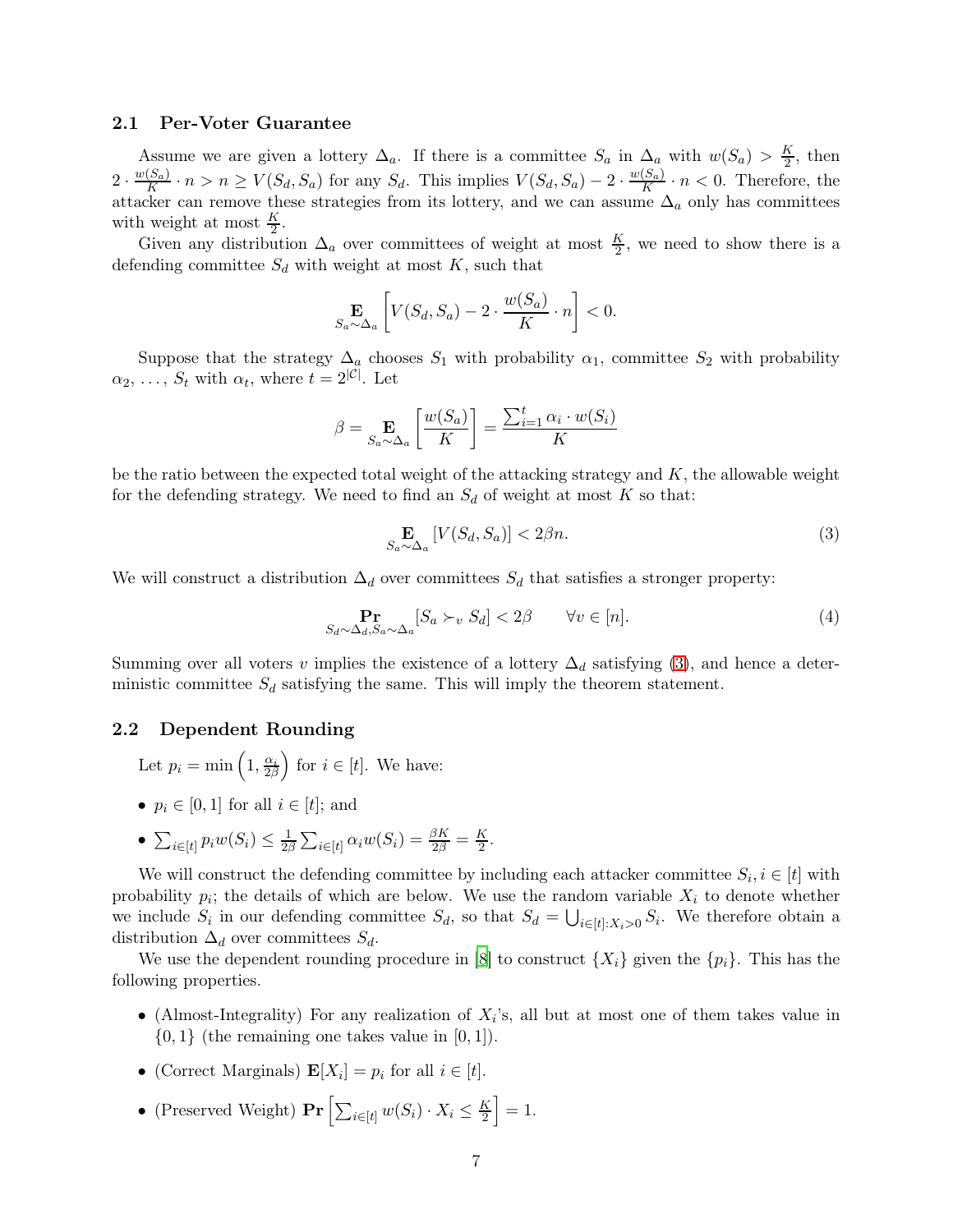• (Negative Correlation)  $\forall T \subseteq [t], \mathbf{E} \left[ \prod_{i \in T} (1 - X_i) \right] \leq \prod_{i \in T} \mathbf{E}[1 - X_i] = \prod_{i \in T} (1 - p_i).$ 

To have full integrality instead of the almost-integrality, in any realization, we include  $S_i$  in our  $S_d$  as long as  $X_i > 0$  (instead of only fully including it when  $X_i = 1$ ). Since we assumed  $w(S_i) \leq \frac{K}{2}$ 2 for all  $i \in [t]$ , using the almost-integrality and preserved-weight conditions, for any realization of  $\{X_i\}$ , the weight of the resulting  $S_d$  satisfies

$$
w(S_d) \le \sum_{i \in [t]: X_i = 1} w(S_i) + \sum_{i \in [t]: X_i \in (0,1)} w(S_i) \le \frac{K}{2} + \frac{K}{2} = K.
$$

#### 2.3 Analysis

Fix a voter v. W.l.o.g. assume her preference over the sets in  $\Delta_a$  are  $S_1 \succeq_v S_2 \succeq_v \cdots \succeq_v S_t$ .

$$
\Pr_{S_d \sim \Delta_d, S_a \sim \Delta_a} [S_a \succ_v S_d] \le \sum_{i \in [t]} \Pr_{S_a \sim \Delta_a} [S_a = S_i \text{ and } X_1 = X_2 = \dots = X_i = 0]
$$

$$
= \sum_{i \in [t]} \alpha_i \cdot \Pr_{S_a \sim \Delta_a} [X_1 = X_2 = \dots = X_i = 0]
$$

$$
\le \sum_{i \in [t]} \alpha_i \cdot \prod_{j=1}^i (1 - p_j)
$$

$$
= \sum_{i \in [t]} 2\beta \cdot p_i \cdot \prod_{j=1}^i (1 - p_j) < 2\beta.
$$

Here, the first step follows because when the adversary chooses set  $S_i$ , it only beats  $S_d$  if  $S_d$ included none of  $S_1, S_2, \ldots, S_i$ . Here, we are using the monotonicity of the preference structure: Since  $S_j \succeq_v S_i$  for  $j \leq i$ , this implies  $S_d \succeq_v S_i$  when  $S_j \subseteq S_d$ . The second step follows since the realization of the adversary's lottery is independent of that of the defender, and since  $\alpha_i = \Pr[S_a =$  $S_i$ . The third step follows by the negative correlation property of  $\{X_j\}$ . To see the fourth step, note that if  $\alpha_i \geq 2\beta$ , then  $p_i = 1$ , so that  $\alpha_i \cdot \prod_{j=1}^i (1 - p_j) = 0 = 2\beta \cdot p_i \cdot \prod_{j=1}^i (1 - p_j)$ . Otherwise,  $\alpha_i = 2\beta p_i.$ 

To see the final inequality, note that  $\sum_{i\in[t]} p_i \prod_{j is the probability of the following$ stopping process picking some set: Pick  $S_1$  with probability  $p_1$ ; if not, pick  $S_2$  with probability  $p_2$ , and so on. Therefore,  $\sum_{i\in[t]} p_i \prod_{j. Thus  $\sum_{i\in[t]} p_i \prod_{j\leq i} (1-p_j) < 1$ . This proves [\(4\)](#page-7-1),$ and hence Theorem [2.](#page-4-0)

### <span id="page-8-0"></span>3 Existence of Approximately Stable Committees

In this section, we show that a  $O(1)$ -approximately stable committee always exists. We show this by iteratively rounding the lottery constructed in Section [2.](#page-6-0) We first restate Theorem [1.](#page-3-1)

**Theorem [1.](#page-3-1)** For any monotone preference structure over any number n of voters, and m of candidates with arbitrary weights, and any weight  $K$ , a 32-approximately stable committee of weight at most K always exists.

For the proof, fix a deviating committee  $S_a$  of weight  $w(S_a)$ . Suppose our final committee is T of weight at most K. Our goal is to show that:  $V(T, S_a) < 32 \cdot \frac{w(S_a)}{K}$  $\frac{(S_a)}{K} \cdot n$ .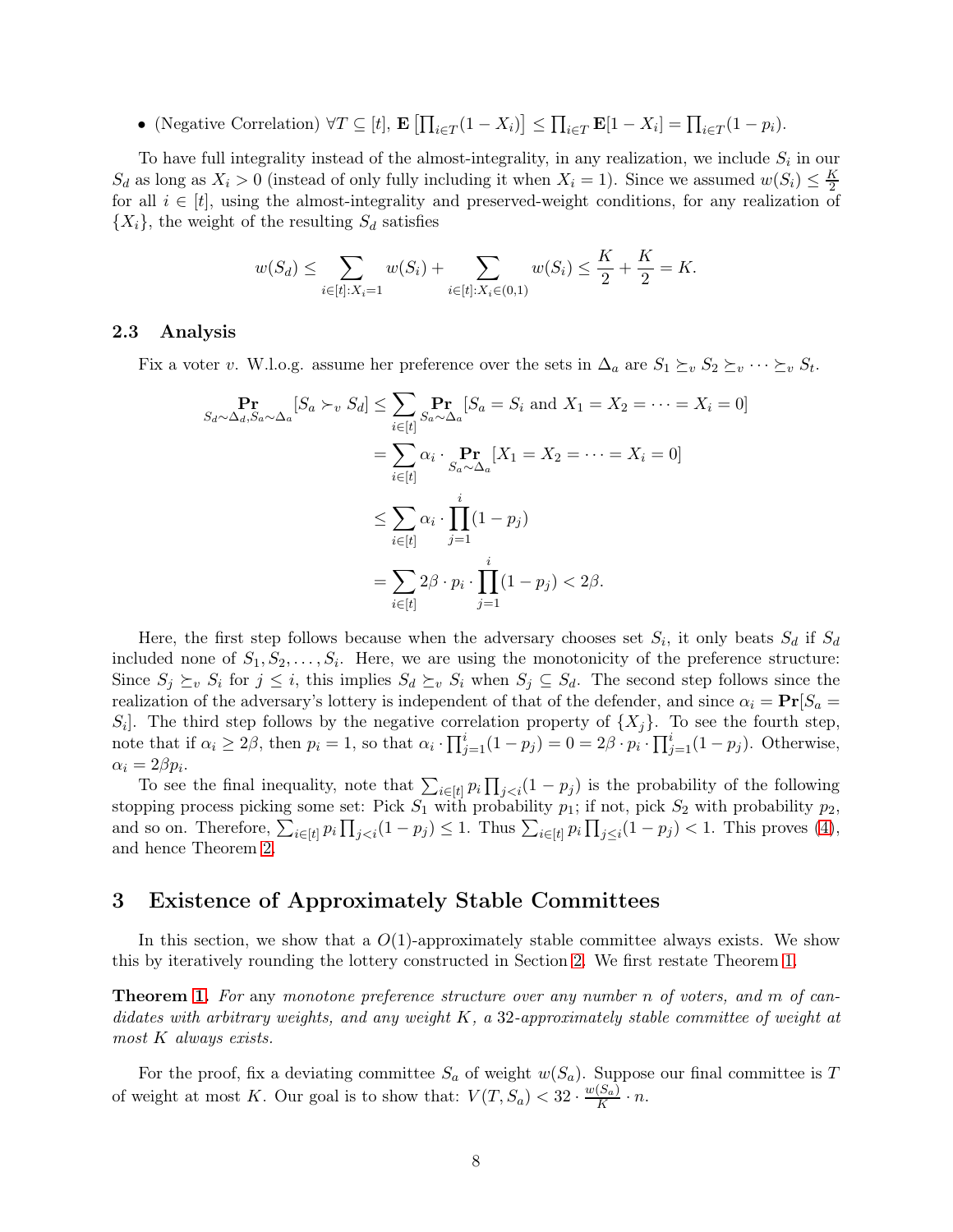#### 3.1 Good and Bad Committees

Throughout the proof, we fix two constants  $0 < \beta \leq \alpha < 1$ , whose choice will be determined at the very end. To begin, we define a subroutine that returns a 2-approximately stable lottery (via Theorem [2\)](#page-4-0) for any subset of voters, and any committee size.

**Definition 5.** Given candidate set  $[m]$ , voter set  $V'$ , and committee size K', let LOTTERY( $V', K'$ ) return a lottery  $\Delta$  over committees of weight at most K' that is 2-approximately stable for the set of voters  $\mathcal{V}'$ . Similarly, let  $V_{\mathcal{V}'}(S, S_a) = |\{v \in \mathcal{V}' \mid S_a \succ_v S\}|$ .

Let  $x_i$  be the probability that  $\Delta$  includes committee  $S_i$ .

**Definition 6.** Given a voter v, we define the set of good and bad committees relative to  $\Delta$ ,  $\mathcal{G}_v(\Delta)$ and  $\mathcal{B}_v(\Delta)$  respectively, as follows:

$$
\mathcal{G}_{v}(\Delta) = \left\{ S \subseteq \mathcal{C} \mid \sum_{S_{i} \succeq_{v} S} x_{i} \leq 1 - \beta \right\} \quad \text{and} \quad \mathcal{B}_{v}(\Delta) = \left\{ S \subseteq \mathcal{C} \mid \sum_{S_{i} \preceq_{v} S} x_{i} \leq \beta \right\}.
$$

The idea is that the good committees appear sufficiently high up in  $v$ 's ranking, while the bad committees are lower down in the ranking. The notion of high and low is relative to the probability mass  $\Delta$ . The following lemma is immediate.

<span id="page-9-0"></span>Claim 1. If  $S \notin \mathcal{B}_v(\Delta)$ , then  $S_a \succ_v S$  only if  $S_a \in \mathcal{G}_v(\Delta)$ .

*Proof.* If  $S \notin \mathcal{B}_{v}(\Delta)$ , then  $\sum_{S_i \preceq_v S} x_i > \beta$ . This implies  $\sum_{S_i \succ_v S} x_i < 1 - \beta$ . Since  $S_a \succ_v S$ , we have  $\sum_{S_i \succeq_v S_a} x_i < 1 - \beta$ , so that  $S_a \in \mathcal{G}_v(\Delta)$ .

The next lemma implies that (a) Any committee  $S_a$  cannot lie in too many good sets relative to its weight; and (b) There is some committee (with non-zero support in  $\Delta$ ) that does not lie in more than a constant fraction of the bad sets. The previous claim rules out the possibility where too many voters prefer  $S_a$  to such a committee, relative to the weight of  $S_a$ , which will be crucial for the algorithm we subsequently design.

<span id="page-9-1"></span>**Lemma 1.** Given  $\Delta =$  LOTTERY( $V', K'$ ), we have the following upper and lower bounds:

1. For all committees  $S_a$ , we have

$$
\left| \left\{ v \in \mathcal{V}' \middle| S_a \in \mathcal{G}_v(\Delta) \right\} \right| < \frac{2}{\beta} \cdot \frac{w(S_a)}{K'} \cdot |\mathcal{V}'|.
$$

2. There exists S with non-zero support in  $\Delta$  such that

$$
\left|\left\{v\in\mathcal{V}'\,\,\big|\,\,S\notin\mathcal{B}_v(\Delta)\right\}\right|\geq(1-\beta)\cdot|\mathcal{V}'|.
$$

*Proof.* To see the first part, for any committee  $S_a$ , we have:  $1 - \sum_{S_i \succeq_v S_a} x_i = \mathbf{Pr}_{S_i \sim \Delta} [S_i \prec_v S_a]$ . Summing over  $v \in \mathcal{V}'$ ,

$$
\sum_{v \in \mathcal{V}'} \left( 1 - \sum_{S_i \succeq_v S_a} x_i \right) = \mathop{\mathbf{E}}_{S_i \sim \Delta} \left[ V_{\mathcal{V}'}(S_i, S_a) \right] < \frac{2w(S_a)}{K'} \cdot |\mathcal{V}'|,
$$

where the inequality comes from the fact that  $\Delta$  is 2-approximately stable. Thus there are fewer than  $\frac{2}{\beta} \cdot \frac{w(S_a)}{K'} \cdot |\mathcal{V}'|$  voters  $v \in \mathcal{V}'$  with  $\sum_{S_i \succeq_v S_a} x_i \leq 1 - \beta$ , which is necessary for  $S_a \in \mathcal{G}_v(\Delta)$ .

To see the second part, suppose  $S \sim \Delta$ . Then for each  $v \in V'$ , since  $\sum_{S_i \notin \mathcal{B}_v(\Delta)} x_i \geq 1 - \beta$ , we have:  $\Pr[S \notin \mathcal{B}_v(\Delta)] \geq 1 - \beta$ . Therefore, the expected number (over the choice  $S \sim \Delta$ ) of v such that  $S \notin \mathcal{B}_v(\Delta)$  is at least  $(1 - \beta) \cdot |\mathcal{V}'|$ . Therefore, there exists an S for which the claim holds.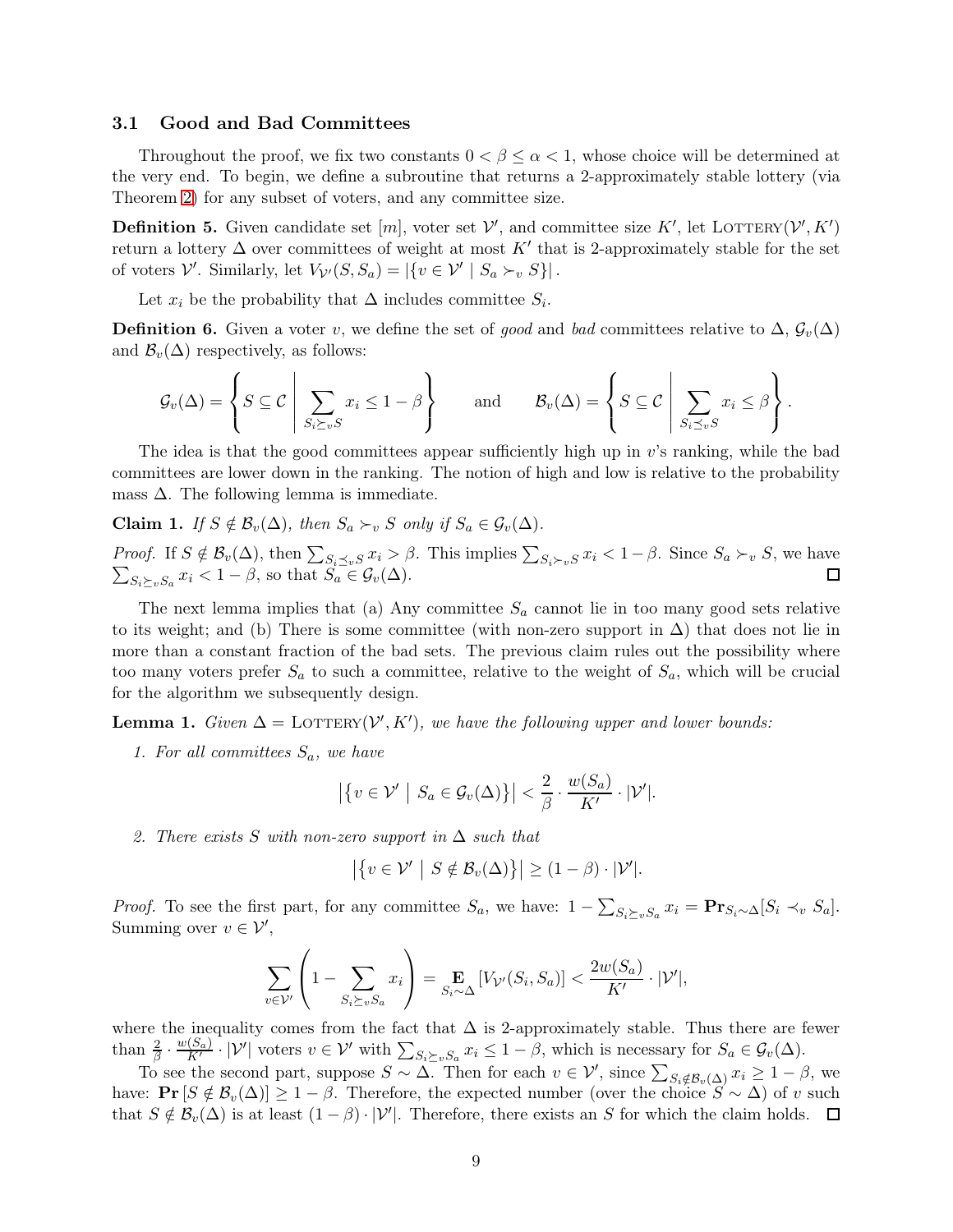#### 3.2 Algorithm

Algorithm [1](#page-10-0) shows our full procedure. The main idea is the following: If we pick a committee S that does not lie in  $\mathcal{B}_v(\Delta)$  for most voters v, then by Claim [1,](#page-9-0)  $S_a$  is forced to lie in  $\mathcal{G}_v(\Delta)$  for these voters if  $S_a$  beats S. But since  $\Delta$  is 2-approximately stable, by Lemma [1,](#page-9-1) there are only a small number of v where  $S_a$  can lie in  $\mathcal{G}_v(\Delta)$ . We can therefore remove these set of voters for whom  $S \notin \mathcal{B}_{v}(\Delta)$ , since S makes sure no  $S_a$  can capture too many of these voters. This reduces the number of voters by a constant factor. For the remaining voters, we recursively find another committee of smaller (but not too much smaller) weight, which reduces the number of voters by another constant factor; and so on. The key point is that the total weight of all these committees is a geometric sequence, and the number of voters who can be captured by  $S_a$  in each round is also a geometric sequence, showing a constant-approximately stable solution.

<span id="page-10-0"></span>Algorithm 1 Iterated Rounding

1:  $t \leftarrow 0; \mathcal{V}_{(0)}^{(0)} \leftarrow [n]; T^{(0)} \leftarrow \emptyset; K^{(0)} \leftarrow (1-\alpha)K.$ 2: while  $\mathcal{V}^{(t)} \neq \varnothing$  do 3:  $\Delta^{(t)} \leftarrow$  LOTTERY $(\mathcal{V}^{(t)}, K^{(t)})$ . 4: Let  $S^{(t)}$  be any committee such that  $\left|\left\{v \in \mathcal{V}^{(t)} \mid S^{(t)} \notin \mathcal{B}_v\left(\Delta^{(t)}\right)\right\}\right| \geq (1-\beta) \cdot |\mathcal{V}^{(t)}|.$ 5:  $\mathcal{W}^{(t)} \leftarrow \{v \in \mathcal{V}^{(t)} \mid S^{(t)} \notin \mathcal{B}_v \left( \Delta^{(t)} \right) \}.$  $rac{6}{7}$  $(t+1) \leftarrow V^{(t)} \setminus \mathcal{W}^{(t)}.$ 7:  $T^{(t+1)} \leftarrow T^{(t)} \cup S^{(t)}.$ 8:  $K^{(t+1)} \leftarrow \alpha K^{(t)}$ . 9:  $t \leftarrow t + 1$ . 10: end while 11: **return**  $T^f \leftarrow T^{(t)}$ .

#### 3.3 Analysis

Line [4](#page-10-0) in Algorithm [1](#page-10-0) is correct by Lemma [1.](#page-9-1) We next bound the weight of the final set.

**Lemma 2.**  $w(T^f) \leq K$ .

*Proof.* 
$$
w(T^f) \le \sum_{t \ge 1} w(S^{(t)}) \le \sum_t \alpha^{t-1} (1-\alpha)K \le K.
$$

We finally show that the resulting set is approximately stable, completing the proof of Theorem [1.](#page-3-1)

**Lemma 3.** When  $\alpha = \frac{1}{2}$  $rac{1}{2}$  and  $\beta = \frac{1}{4}$  $\frac{1}{4}$ , then  $T^f$  is a 32-approximately stable committee of weight at most K.

*Proof.* Given  $S_a$ , since  $V = [n] = \bigcup_{t \geq 1} W^{(t)}$  and  $T^f = \bigcup_{t \geq 1} S^{(t)}$ , using monotonicity, we have:

$$
V\left(T^f, S_a\right) \le \sum_{t \ge 1} V_{\mathcal{W}^{(t)}}\left(T^f, S_a\right) \le \sum_{t \ge 1} V_{\mathcal{W}^{(t)}}\left(S^{(t)}, S_a\right).
$$

Since  $S^{(t)} \notin \mathcal{B}_{v}(\Delta^{(t)})$  for  $v \in \mathcal{W}^{(t)}$ , by Claim [1,](#page-9-1)  $S_a \succ_v S^{(t)}$  only if  $S_a \in \mathcal{G}_v(\Delta^{(t)})$ . By Lemma 1,

$$
\left| \left\{ v \in \mathcal{V}^{(t)} \; \left| \; S_a \in \mathcal{G}_v \left( \Delta^{(t)} \right) \right\} \right| < \frac{2}{\beta} \cdot \frac{w(S_a)}{K^{(t)}} \cdot |\mathcal{V}^{(t)}|.
$$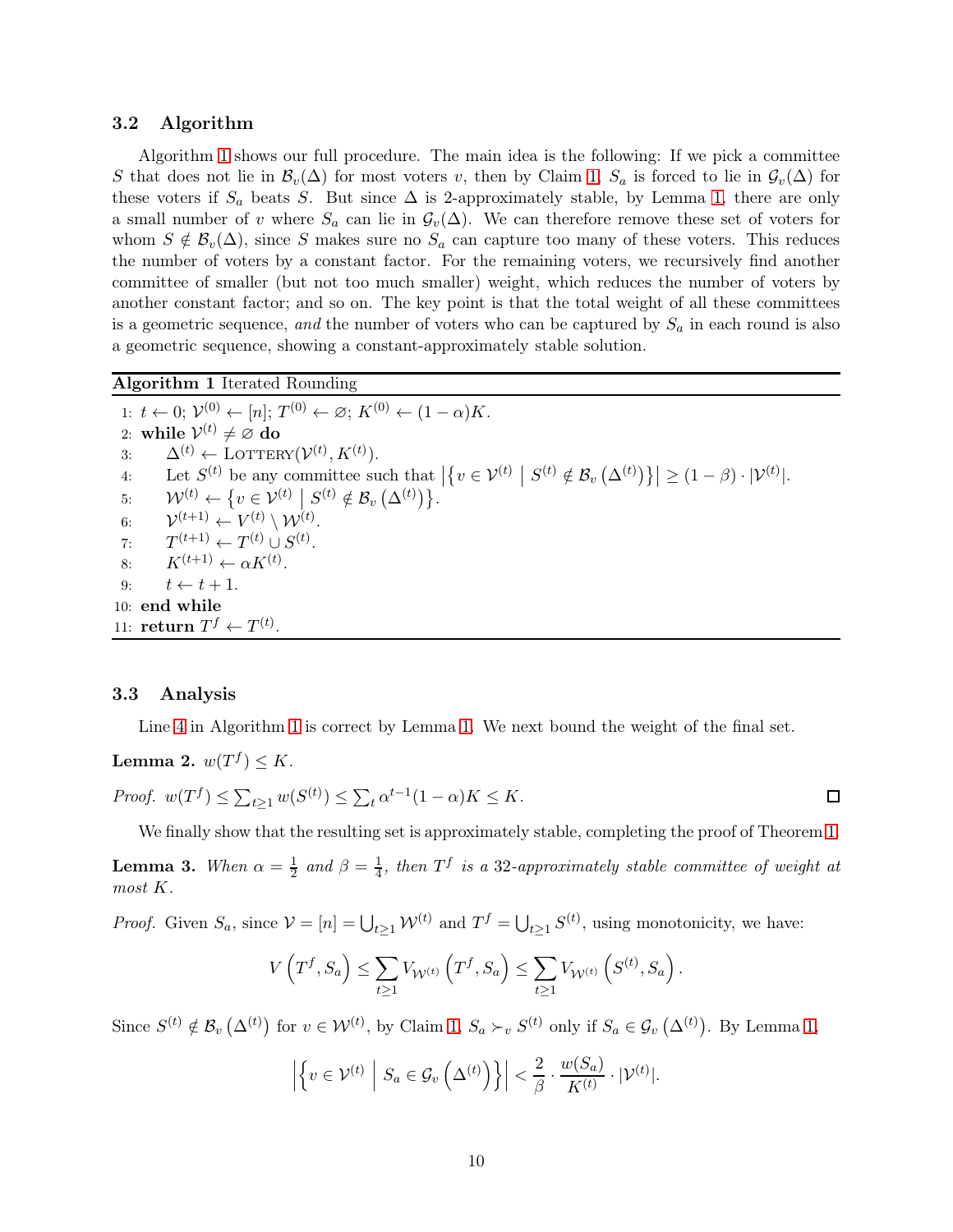Note now that  $|\mathcal{V}^{(t)}| \leq \beta |\mathcal{V}^{(t-1)}|$ , so that  $|\mathcal{V}^{(t+1)}| \leq \beta^t n$ . Furthermore,  $K^{(t)} = \alpha K^{(t-1)}$ , so that  $K^{(t+1)} = \alpha^t (1-\alpha) K$ . Therefore,

$$
V_{\mathcal{W}^{(t)}}\left(S^{(t)}, S_a\right) \leq \left| \left\{ v \in \mathcal{V}^{(t)} \; \middle| \; S_a \in \mathcal{G}_v\left(\Delta^{(t)}\right) \right\} \right|
$$
  

$$
< \frac{2}{\beta} \cdot \frac{w(S_a)}{K^{(t)}} \cdot |\mathcal{V}^{(t)}| \leq \left(\frac{\beta}{\alpha}\right)^{t-1} \cdot \frac{2}{(1-\alpha)\beta} \cdot \frac{w(S_a)}{K} \cdot n.
$$

Summing over all  $t$ , we have

$$
V\left(T^f, S_a\right) \le \sum_{t \ge 1} V_{\mathcal{W}^{(t)}}\left(S^{(t)}, S_a\right) < \frac{2\alpha}{\beta(1-\alpha)(\alpha-\beta)} \cdot \frac{w(S_a)}{K} \cdot n.
$$

This is minimized when  $\beta = \frac{\alpha}{2}$  $\frac{\alpha}{2}$ . Setting  $\alpha = \frac{1}{2}$  $\frac{1}{2}$ , this is at most  $32 \cdot \frac{w(S_a)}{K}$  $\frac{S_a}{K} \cdot n$ , completing the proof.

## <span id="page-11-0"></span>4 Extensions

We now present some extensions of the above results to the setting where weights are subadditive, and there are multiple weight constraints. We also show settings in which the Algorithm [1](#page-10-0) has an efficient implementation.

#### 4.1 General Weight Functions

Subadditive Weights. A careful reader may have observed that the only property we have used in the proofs of Theorems [1](#page-3-1) and [2](#page-4-0) is that  $w(S_1 \cup S_2) \leq w(S_1) + w(S_2)$ . Therefore, we have:

Corollary 1. There is a 32-approximately stable committee for any subadditive weight function  $w(S)$  over committees, and any monotone preferences of the voters.

Multiple Constraints. We note that Theorems [1](#page-3-1) and [2](#page-4-0) naturally extend to the following setting with multiple weight constraints. In the multi-constraint setting, there are Q types of resources, and the weight limit of the *i*-th resource is  $K_i$ . Given a subadditive weight  $w_j(S)$  for committee S and resource j, we select a committee S so that all Q constraints  $w_j(S) \leq K_j$  are respected. A coalition  $\mathcal{V}' \subseteq \mathcal{V}$  should only have access to  $\frac{|\mathcal{V}'|}{|\mathcal{V}|} \cdot K_j$  amount of resource j.

**Definition 7** (Stable Committees with Multiple Constraints). Given a committee  $S \subseteq \mathcal{C}$  of weight at  $\text{most } (K_1, K_2, \ldots, K_Q)$ , a committee  $S' \subseteq \mathcal{C}$  of weight  $(K'_1, K'_2, \ldots, K'_Q)$  blocks  $S$  iff  $V(S, S') \geq \frac{K'_j}{K_j} \cdot n$ for all  $j \in [Q]$ . A committee S is *stable* if no committee S' blocks it.

Notions of c-approximately stable committees and lotteries can be similarly generalized. By normalizing the weights, we can assume the cost limits are  $K_1 = K_2 = \cdots = K_Q = K$ . Redefine the weight of a committee S to be the maximum weight across the resources, *i.e.*,  $w(S) :=$  $\max_{i\in[0]} w_i(S)$ . This weight function is also subadditive. Further, any (c-approximately) stable solution in the new single-resource instance would also be c-approximately stable in the original multi-resource one: It is straightforward to verify all Q constraints are satisfied in the original setting and the no-deviation requirements are exactly the same in both settings. We therefore have:

**Corollary 2.** There is a 32-approximately stable committee in the setting with  $Q \geq 1$  resources.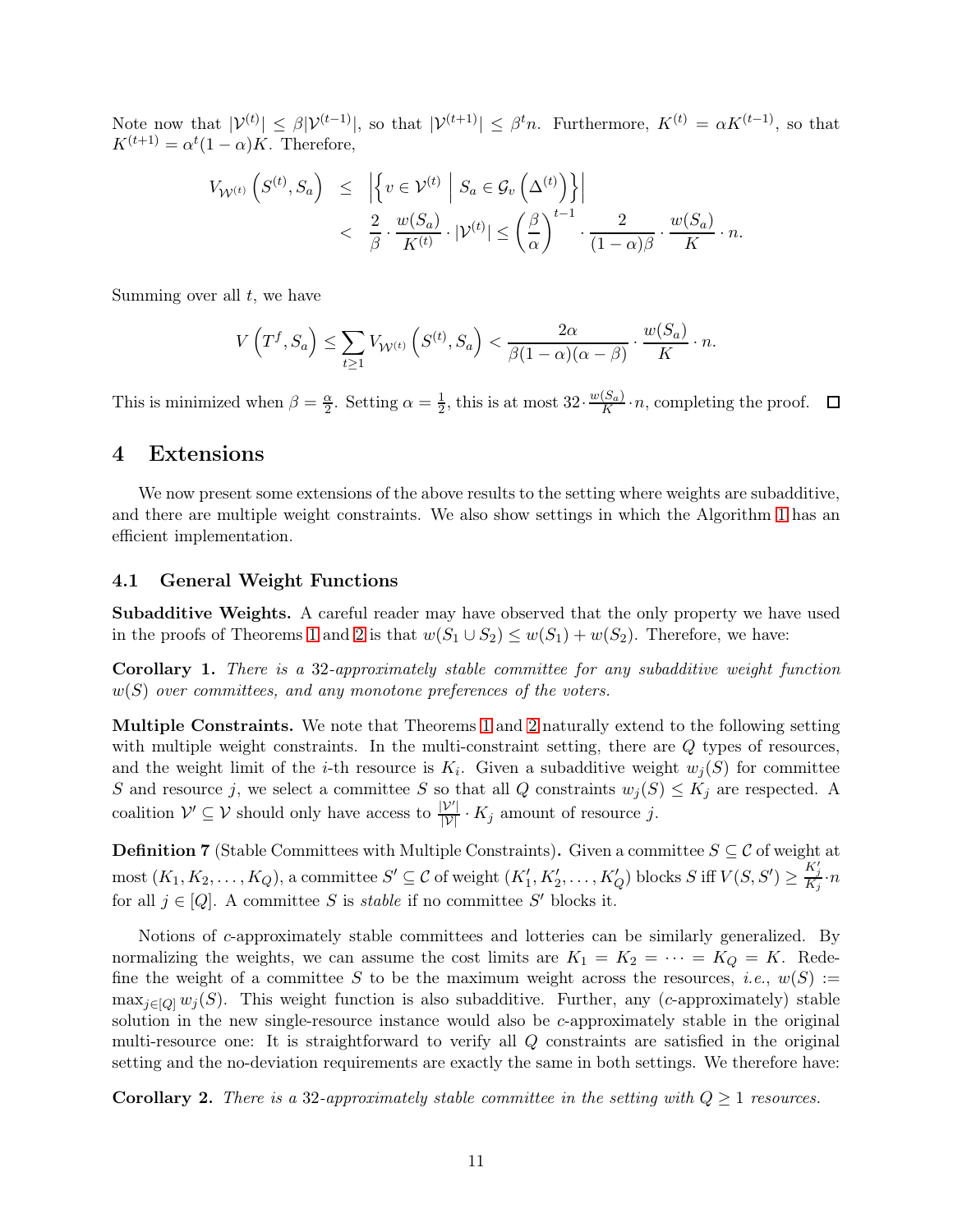#### 4.2 Running Time

Our main result above is that of existence of approximately stable committees. If preferences are arbitrary, then we can find this solution by brute-force calculation of  $V(S, S')$  for all pairs of feasible committees  $(S, S')$ , which takes time exponential in K. Our algorithm has comparable running time, and the bottleneck is constructing a stable lottery efficiently. Indeed, Algorithm [1](#page-10-0) runs in  $poly(m, n)$  time if we can find an approximately stable lottery with polynomial size support in polynomial time. Achieving this for APPROVAL SET or PARTICIPATORY BUDGET setting is still an open question. We now present some settings where a more efficient implementation is possible.

We first define the following notion of  $(c, L)$ -approximately stable committee, generalizing the notion defined in [\[12\]](#page-14-12) to arbitrary weights.

**Definition 8** ((c, L)-Approximately Stable Committee). A committee  $S \subseteq \mathcal{C}$  of weight at most an integer value K is  $(c, L)$ -approximately stable for  $1 \le L \le K$  if there is no committee S' with at *most* L candidates such that  $V(S, S') \geq c \cdot \frac{w(S')}{K}$  $\frac{(S)}{K} \cdot n$ .

In the APPROVAL SET setting, a  $(1, 1)$ -stable committee is exactly a committee that satisfies Justified Representation [\[2](#page-13-1)], which in itself is a non-trivial property. If we restrict the attacking committees  $S_a$  to have at most L candidates, the number of such committees is  $O(m^L)$ . It is now easy to show that the  $(2 + \varepsilon, L)$ -approximately stable lottery in Section [2](#page-6-0) can be computed in time  $\text{poly}(m^L, n, \frac{1}{\varepsilon})$  via the multiplicative weight update (MWM) method for solving zero-sum games. The idea is that given a distribution over  $S_a$ , the defending strategy involves dependent rounding over this distribution and hence runs in  $\text{poly}(m^L)$  time. The number of rounds of MWM will be polynomial in the number of attacking strategies and  $\frac{1}{\varepsilon}$ , and the resulting distribution over defending strategies will have a support of size  $poly(m^L, \frac{1}{\varepsilon}))$  $(\frac{1}{\varepsilon})$ . This implies Algorithm [1](#page-10-0) is efficient for constant L.

Corollary 3. For any  $1 \le L \le K$ , a  $(32 + \varepsilon, L)$ -approximately stable committee can be computed in  $poly(m^L, n, \frac{1}{\varepsilon})$  time.

In the RANKING setting with additive weights, it is easy to observe that a committee is  $c$ approximately stable iff it is  $(c, 1)$ -approximately stable. This directly implies the following.

Corollary 4. For sufficiently small constant  $\varepsilon > 0$ , a  $(32 + \varepsilon)$ -approximately stable committee for RANKING and FACILITY LOCATION preferences, even when candidates have arbitrary (additive) weights, can be computed in  $poly(m, n, \frac{1}{\varepsilon})$  time.

This can be improved to a  $(16 + \varepsilon)$ -approximation when the candidates are unweighted, since an exactly stable lottery exists in this setting [\[12\]](#page-14-12). We emphasize that prior to this, no such result was known, even for existence of an approximately stable solution for these preferences.

## <span id="page-12-0"></span>5 Open Questions

There are several challenging open questions, both for existence and computation.

• Does an exactly stable lottery always exist for all monotone preference structures? We show its existence for committees of weight  $K \leq 3$  and unit-weight candidates in Appendix [B.](#page-16-0) Though there is some intuition that the problem in Section [2](#page-6-0) resembles fractional knapsack and hence must overflow the knapsack while rounding, our proof for  $K = 3$  shows that this intuition is misleading. Indeed, our proof uses a different rounding procedure than standard dependent rounding, and it is an open question whether such a procedure always exists.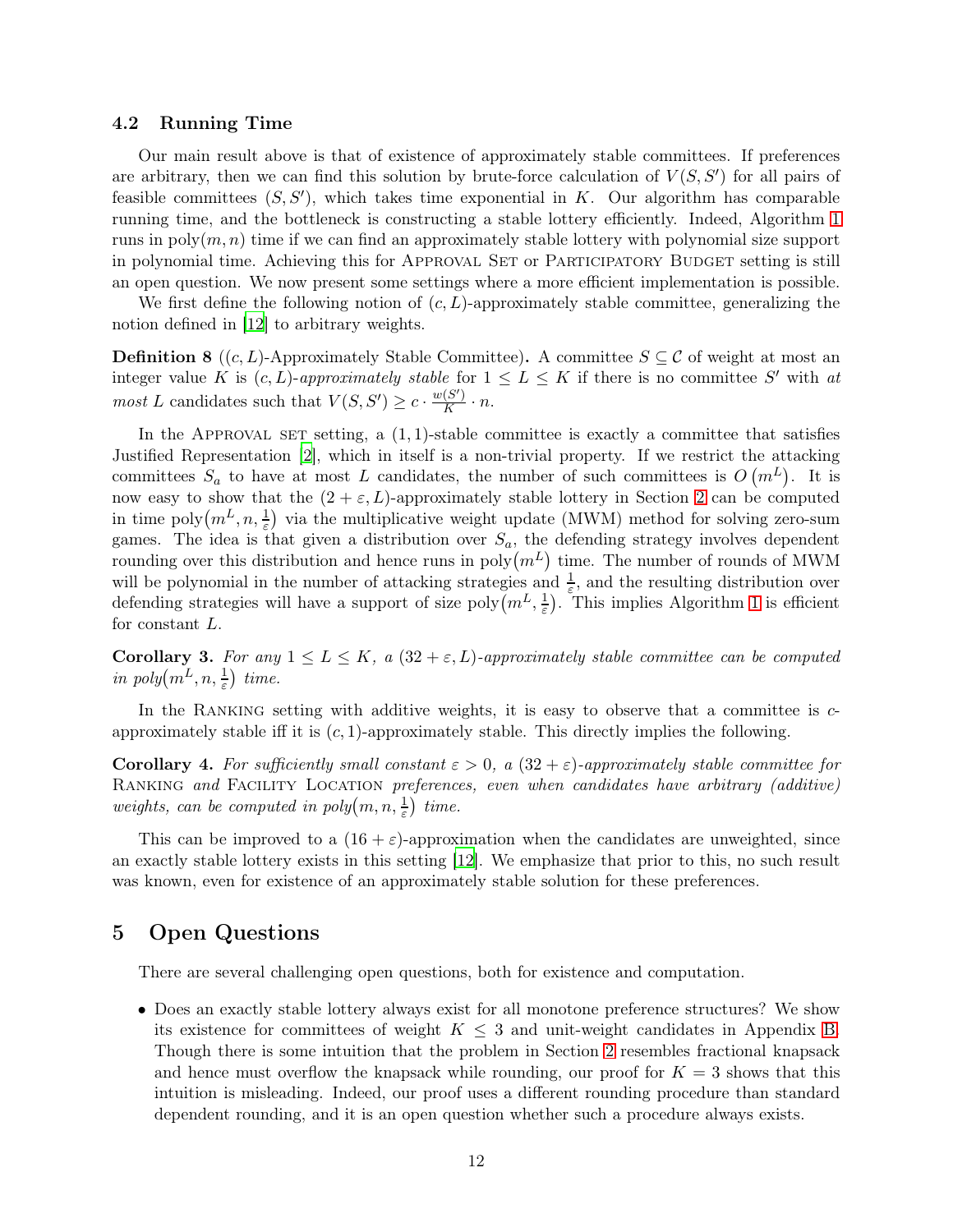- Does an exactly stable committee exist for the APPROVAL SET setting? For this specific setting, no counterexample to exact stability is known.
- For APPROVAL SET or PARTICIPATORY BUDGETING, can an approximately stable lottery (and hence a deterministic approximation) be efficiently computed? Unlike RANKING and FACILITY Location settings, it is possible that a solution is not reasonably approximately stable, but no deviating coalition is small. (See, e.g., the  $\Omega(\sqrt{K})$  lower bound example for PAV rules in [\[12\]](#page-14-12).) On the other hand, though there are exponentially many committees, the preference structure in these settings is simple and we cannot rule out polynomial time algorithms.
- Does a 2-approximately stable committee always exist for any monotone preference structure? We conjecture that Theorem [4](#page-15-8) in [A](#page-15-7)ppendix A is in fact tight, and the factor of 32 in Theorem [1](#page-3-1) can possibly be lowered by other approaches.

## Acknowledgments

We thank Yu Cheng for many helpful discussions. This work was done while Zhihao Jiang was visiting Duke University. This work is supported by NSF grants CCF-1408784, CCF-1637397, and IIS-1447554; ONR award N00014-19-1-2268; and research awards from Adobe and Facebook.

## References

- <span id="page-13-4"></span>[1] S. Airiau, H. Aziz, I. Caragiannis, J. Kruger, J. Lang, and D. Peters. Portioning using ordinal preferences: Fairness and efficiency. In Proceedings of the  $28<sup>th</sup> International Joint Conference$ on Artificial Intelligence (IJCAI), pages 11–17, 2019.
- <span id="page-13-1"></span>[2] H. Aziz, M. Brill, V. Conitzer, E. Elkind, R. Freeman, and T. Walsh. Justified representation in approval-based committee voting. Social Choice and Welfare, 48(2):461–485, 2017.
- <span id="page-13-2"></span>[3] H. Aziz, E. Elkind, S. Huang, M. Lackner, L. Sánchez-Fernández, and P. Skowron. On the complexity of extended and proportional justified representation. In  $32^{nd}$  AAAI Conference on Artificial Intelligence (AAAI), 2018.
- <span id="page-13-5"></span>[4] H. Aziz and B. E. Lee. The expanding approvals rule: improving proportional representation and monotonicity. Social Choice and Welfare, Aug 2019.
- <span id="page-13-6"></span>[5] H. Aziz, B. E. Lee, and N. Talmon. Proportionally representative participatory budgeting: Axioms and algorithms. In Proceedings of the  $17<sup>th</sup>$  International Conference on Autonomous Agents and MultiAgent Systems (AAMAS), pages 23–31, 2018.
- <span id="page-13-0"></span>[6] G. Benade, S. Nath, A. Procaccia, and N. Shah. Preference elicitation for participatory budgeting. In Proceedings of the  $31^{st}$  AAAI Conference on Artificial Intelligence (AAAI), pages 376–382, 2017.
- <span id="page-13-3"></span>[7] S. J. Brams, D. M. Kilgour, and M. R. Sanver. A minimax procedure for electing committees. Public Choice, 132(3):401–420, 2007.
- <span id="page-13-7"></span>[8] J. Byrka, T. Pensyl, B. Rybicki, A. Srinivasan, and K. Trinh. An improved approximation for k-median and positive correlation in budgeted optimization. ACM Trans. Algorithms, 13(2):23:1–23:31, 2017.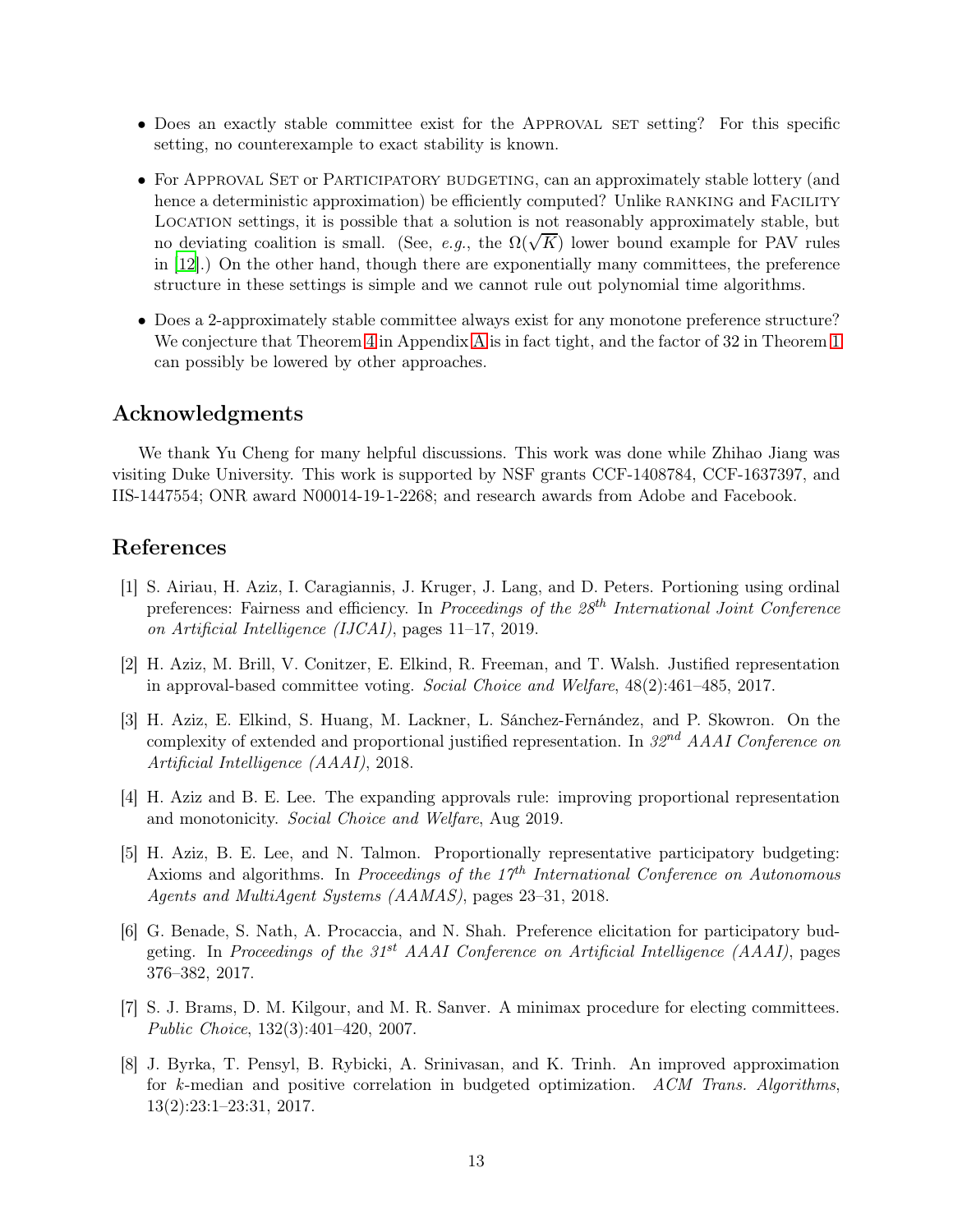- <span id="page-14-6"></span>[9] J. R. Chamberlin and P. N. Courant. Representative deliberations and representative decisions: Proportional representation and the borda rule. The American Political Science Review, 77(3):718–733, 1983.
- <span id="page-14-11"></span>[10] C. Chekuri, M. T. Hajiaghayi, G. Kortsarz, and M. R. Salavatipour. Approximation algorithms for non-uniform buy-at-bulk network design. In 2006 47th Annual IEEE Symposium on Foundations of Computer Science (FOCS'06), pages 677–686, 2006.
- <span id="page-14-0"></span>[11] X. Chen, B. Fain, L. Lyu, and K. Munagala. Proportionally fair clustering. In Proceedings of the  $36<sup>th</sup> International Conference on Machine Learning (ICML)$ , pages 1032-1041, 2019.
- <span id="page-14-12"></span>[12] Y. Cheng, Z. Jiang, K. Munagala, and K. Wang. Group fairness in committee selection. In Proceedings of the 2019 ACM Conference on Economics and Computation (EC), pages 263–279, 2019.
- <span id="page-14-5"></span>[13] H. R. Droop. On methods of electing representatives. Journal of the Statistical Society of London, 44(2):141–202, 1881.
- <span id="page-14-10"></span>[14] E. Elkind, P. Faliszewski, P. Skowron, and A. Slinko. Properties of multiwinner voting rules. Social Choice and Welfare, 48(3):599–632, 2017.
- <span id="page-14-1"></span>[15] B. Fain, A. Goel, and K. Munagala. The core of the participatory budgeting problem. In Proceedings of the  $12^{th}$  Conference on Web and Internet Economics (WINE), pages 384–399, 2016.
- <span id="page-14-7"></span>[16] B. Fain, K. Munagala, and N. Shah. Fair allocation of indivisible public goods. In Proceedings of the 2018 ACM Conference on Economics and Computation (EC), pages 575–592, 2018.
- <span id="page-14-2"></span>[17] T. Fluschnik, P. Skowron, M. Triphaus, and K. Wilker. Fair knapsack. In 33rd AAAI Conference on Artificial Intelligence (AAAI), 2019.
- <span id="page-14-8"></span>[18] D. K. Foley. Lindahl's solution and the core of an economy with public goods. Econometrica, 38(1):66–72, 1970.
- <span id="page-14-14"></span>[19] E. Friedman, V. Gkatzelis, C. A. Psomas, and S. Shenker. Fair and efficient memory sharing: Confronting free riders. In 33<sup>rd</sup> AAAI Conference on Artificial Intelligence (AAAI), 2019.
- <span id="page-14-3"></span>[20] A. Goel, A. K. Krishnaswamy, and S. Sakshuwong. Budget aggregation via knapsack voting: Welfare-maximization and strategy-proofness. Collective Intelligence, 2016.
- <span id="page-14-4"></span>[21] A. Goel, A. K. Krishnaswamy, S. Sakshuwong, and T. Aitamurto. Knapsack voting. Collective Intelligence, 2015.
- <span id="page-14-15"></span>[22] M. Kunjir, B. Fain, K. Munagala, and S. Babu. ROBUS: fair cache allocation for data-parallel workloads. In Proceedings of the 2017 ACM International Conference on Management of Data (SIGMOD), pages 219–234, 2017.
- <span id="page-14-9"></span>[23] E. Lindahl. Just taxation: A positive solution. In Classics in the theory of public finance, pages 168–176. Palgrave Macmillan UK, 1958.
- <span id="page-14-13"></span>[24] T. Lu and C. Boutilier. Budgeted social choice: From consensus to personalized decision making. In Proceedings of the  $22^{nd}$  International Joint Conference on Artificial Intelligence (IJCAI), pages 280–286, 2011.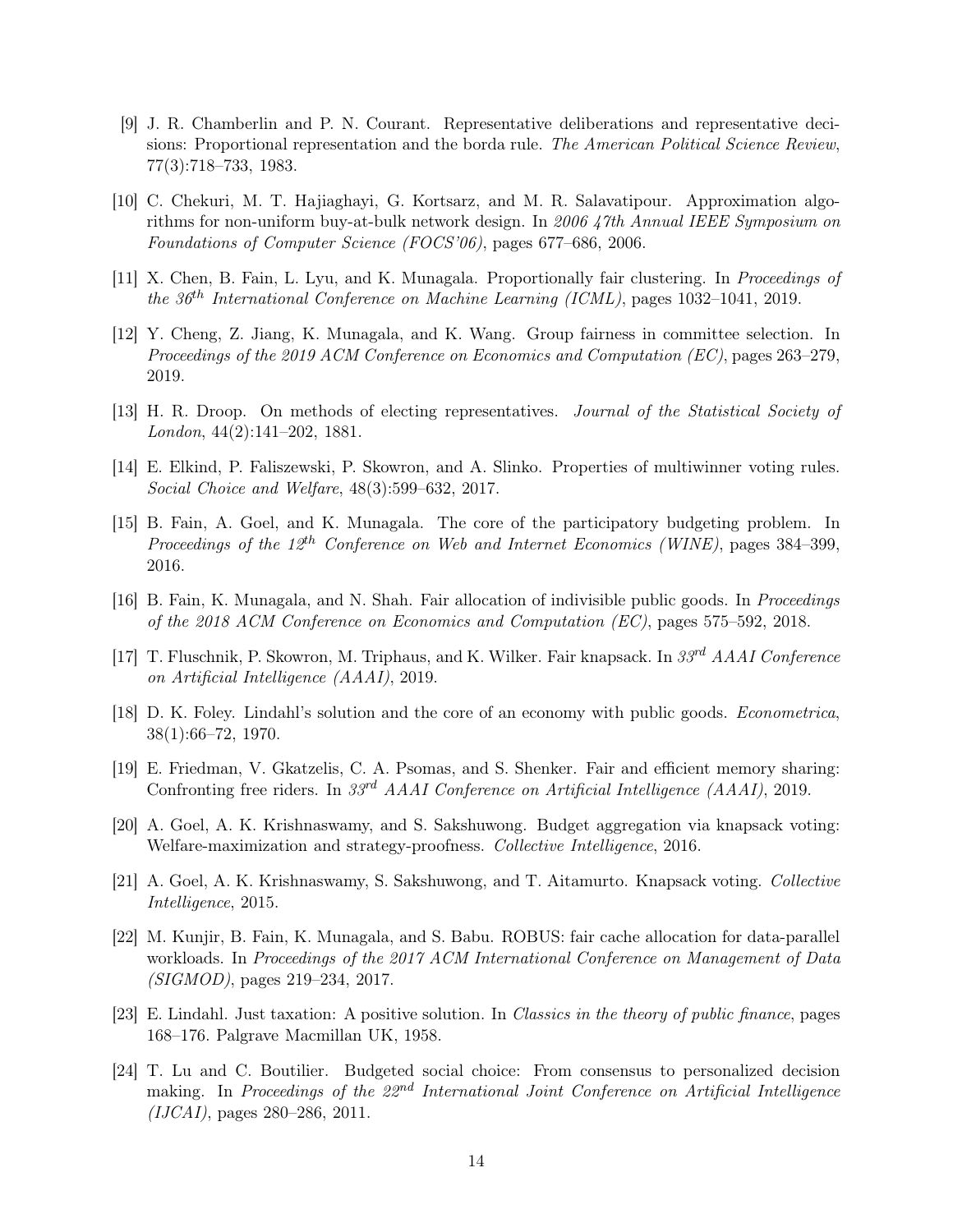- <span id="page-15-9"></span>[25] R. Meir, A. D. Procaccia, J. S. Rosenschein, and A. Zohar. Complexity of strategic behavior in multi-winner elections. Journal of Artificial Intelligence Research, 33:149–178, 2008.
- <span id="page-15-6"></span>[26] A. Meyerson, K. Munagala, and S. Plotkin. Cost-distance: Two metric network design. SIAM J. Comput., 38(4):1648–1659, Dec. 2008.
- <span id="page-15-1"></span>[27] B. L. Monroe. Fully proportional representation. The American Political Science Review, 89(4):925–940, 1995.
- <span id="page-15-3"></span>[28] T. J. Muench. The core and the lindahl equilibrium of an economy with a public good: An example. Journal of Economic Theory,  $4(2):241 - 255$ , 1972.
- <span id="page-15-0"></span>[29] PBP. Participatory budgeting project. Website, 2015.
- <span id="page-15-12"></span>[30] D. Peters and P. Skowron. Proportionality and the limits of welfarism, 2019.
- <span id="page-15-10"></span>[31] A. D. Procaccia, J. S. Rosenschein, and A. Zohar. On the complexity of achieving proportional representation. Social Choice and Welfare, 30(3):353–362, 2008.
- <span id="page-15-4"></span>[32] P. A. Samuelson. The pure theory of public expenditure. The Review of Economics and Statistics, 36(4):387–389, 1954.
- <span id="page-15-2"></span>[33] L. Sánchez-Fernández, E. Elkind, M. Lackner, N. Fernández, J. A. Fisteus, P. Basanta Val, and P. Skowron. Proportional justified representation. In Proceedings of the 31<sup>st</sup> AAAI Conference on Artificial Intelligence (AAAI), pages 670–676, 2017.
- <span id="page-15-5"></span>[34] H. E. Scarf. The core of an n person game. Econometrica, 35(1):50–69, 1967.
- <span id="page-15-11"></span>[35] T. N. Thiele. Om flerfoldsvalg. Oversigt over det Kongelige Danske Videnskabernes Selskabs Forhandlinger, pages 415–441, 1895.

## <span id="page-15-7"></span>A Lower Bound on Approximation

It is relatively easy to construct a PARTICIPATORY BUDGETING preference profile where a  $(2-\varepsilon)$ approximately stable committee does not exist. This instance has cyclic preferences. There are  $m$ candidates  $\{c_i\}_{i\in[m]}$  of unit weight, and  $n=m$  voters  $\{v_i\}_{i\in[n]}$ . Let  $K=2-\frac{\varepsilon}{2}$  $\frac{\varepsilon}{2}$ . The preference of  $v_i$  is:

$$
c_i \succ c_{i+1} \succ \cdots \succ c_m \succ c_1 \succ \cdots \succ c_{i-1}.
$$

Any feasible committee is some single candidate  $c_i$ , but all voters except  $v_i$  can deviate and choose  $c_{i-1}$  (or  $c_m$  if  $i = 1$ ). Therefore, the approximation ratio is at least  $\frac{m-1}{n} \cdot K = \frac{m-1}{m} \cdot \left(2 - \frac{\varepsilon}{2}\right)$  $\frac{\varepsilon}{2}$ ) > 2 –  $\varepsilon$ when  $m$  is large enough.

We now strengthen this example to show that even for the RANKING setting with unit-weight candidates and integral committee weight K, there exist instances where a  $(2 - \varepsilon)$ -approximately stable committee does not exist.

<span id="page-15-8"></span>**Theorem 4.** In the unweighted RANKING setting,  $(2 - \varepsilon)$ -approximately stable deterministic committees of integral size K may not exist for any constant  $\varepsilon > 0$ .

*Proof.* For any positive integer  $r \geq 2$  and  $\ell$ , we construct the following instance with  $n = r \cdot \ell$  voters and  $m = r \cdot \ell$  candidates. We view the candidates  $\{c_{i,j}\}_{i \in [r], j \in [\ell]}$  as a matrix with r rows and  $\ell$ columns. The voters are  $\{v_{i,j}\}_{i\in[r],j\in[\ell]}$ , where  $v_{i,j}$  has the following preference: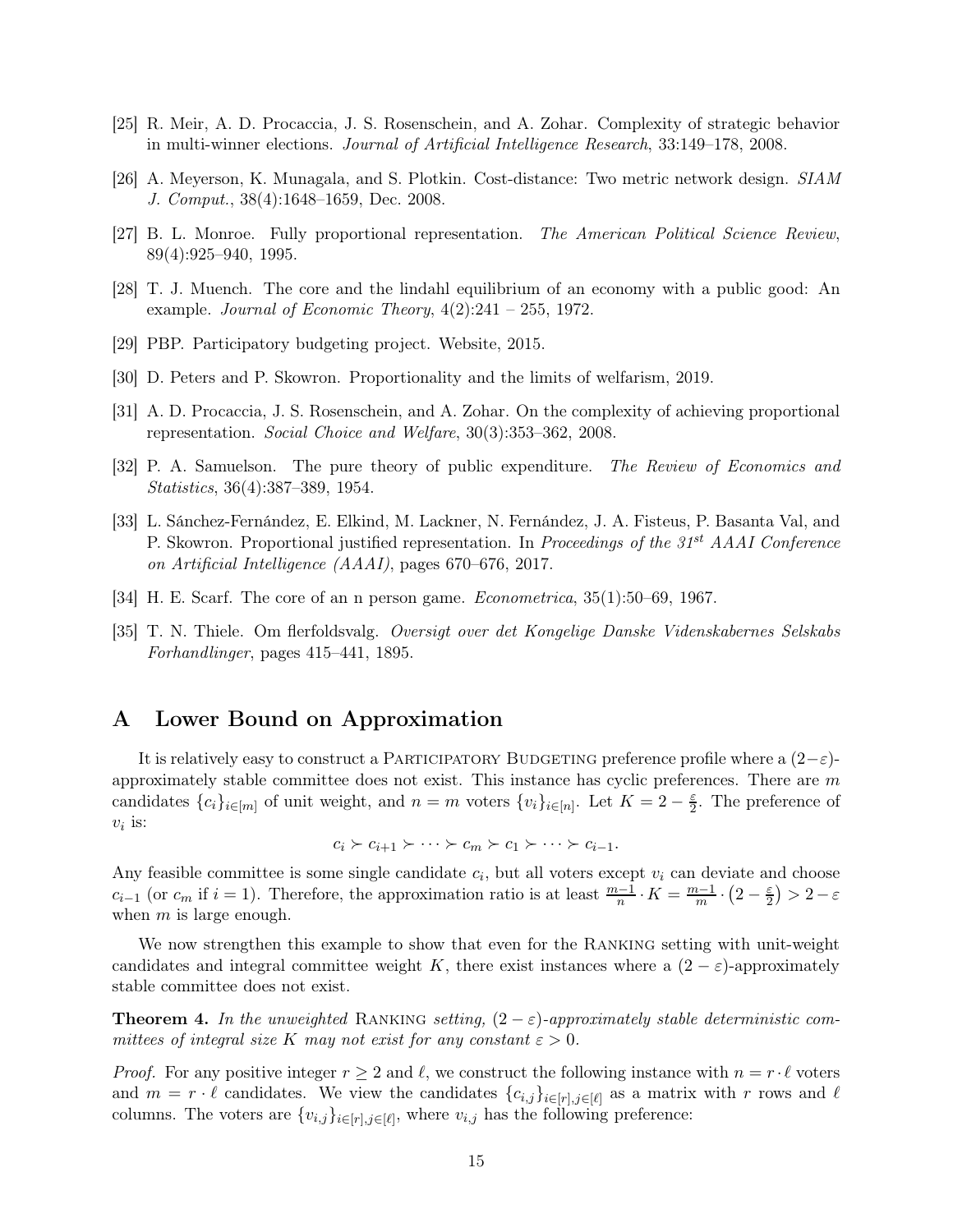• For candidates not in the same row, her preference is

$$
c_{i,j_i} \succ c_{i+1,j_{i+1}} \succ \cdots \succ c_{r,j_r} \succ c_{1,j_1} \succ \cdots \succ c_{i-1,j_{i-1}}
$$

for any  $j_1, j_2, \cdots, j_r$ .

• For candidates in the same row  $i'$ , her preference is

$$
c_{i',j} \succ c_{i',j+1} \succ \cdots \succ c_{i',\ell} \succ c_{i',1} \succ \cdots \succ c_{i',j-1}.
$$

Let  $K = r - 1$ . For any deterministic committee  $S_d$  of size K, there must be some  $i \in [r]$ , so that no candidate from the *i*-th row is in  $S_d$ , and at most one candidate from the  $(i + 1)$ -th (or first if  $i = r$ ) row is in  $S_d$ . Otherwise, every row where no candidate is selected must be followed by a row where at least 2 candidate is selected. Thus, on average, at least 1 candidate is selected from each row, contradicting with  $K = r - 1$ .

Let the candidate in the  $(i + 1)$ -th row in  $S_d$  be  $c_{i+1,j}$  if there is one. Notice that  $c_{i+1,j-1}$  is preferred to  $S_d$  by at least  $2\ell-1$  voters: those in the *i*-th row and the  $(i + 1)$ -th row except  $v_{i+1,j}$ . Therefore, the approximation ratio c is at least  $\frac{(2\ell-1)K}{n} = \frac{(2\ell-1)(r-1)}{\ell r}$ , which is close to 2 when  $\ell$ and r are large. □

## <span id="page-16-0"></span>B Existence of Exactly Stable Lottery for  $K \in \{1,2,3\}$

In this section, we strengthen the result in Section [2](#page-6-0) in the following special case: Each candidate has unit weight, and  $K \in \{1,2,3\}$ . There are m candidates and n voters with arbitrary monotone preferences over committees. In this setting, we show that there is a different way of constructing a dual solution that yields an exactly stable lottery. This opens up the possibility that the analysis in Section [2](#page-6-0) is not tight even for larger values of  $K$ . Indeed, we conjecture that there is an exactly stable lottery for any  $K$  and any monotone preference structure.

**Theorem [3.](#page-5-1)** For unit-weight candidates and any number of voters with arbitrary monotone preferences, when  $K \in \{1, 2, 3\}$ , an exactly stable lottery always exists.

The K = 1 case is trivial. In the K = 2 case, w.l.o.g. we can assume the attacking strategy  $\Delta_a$ only comprises committees of size 1. This is because having a size-K committee  $S_a$  in  $\Delta_a$  does not help the attacker even if all voters prefer  $S_a$  to  $S_d$ . Then the  $K = 2$  case is covered by Lemma [4](#page-16-1) below. Therefore we focus on the  $K = 3$  case. We adopt the duality view introduced in Section [2.](#page-6-0) Given any attacking strategy  $\Delta_a$ , w.l.o.g. assume it only comprises committees of size 1 and size 2 for the same reason that having a size-K committee in  $\Delta_a$  does not help.

Let  $p = \mathbf{Pr}_{S_a \sim \Delta_a}[|S_a| = 1]$ , so that  $\mathbf{Pr}_{S_a \sim \Delta_a}[|S_a| = 2] = 1 - p$ . Note that the expected weight of  $\Delta_a$  is  $p + 2(1 - p)$ .

**Case 1.** Suppose  $p \in \{0, 1\}$ . In that case, all committees in the support of  $\Delta_a$  have the same weight. The following lemma now shows the existence of an exactly stable lottery.

<span id="page-16-1"></span>**Lemma 4.** For any  $K' \leq K$ , if every committee in the support of  $\Delta_a$  has exactly the same weight K', then an exactly stable lottery over committees of size at most K always exists.

*Proof.* Given  $\Delta_a$ , we draw  $S_1, S_2, \ldots, S_t$  independently from  $\Delta_a$  where  $t = \lfloor \frac{K}{K'} \rfloor$ . Let  $S_d = \bigcup_{i \in [t]} S_i$ so  $|S_d| = tK' \leq K$ . Now we need to show

$$
\mathop{\mathbf{E}}_{S_a \sim \Delta_a} \left[ V(S_d, S_a) - \frac{K'}{K} \cdot n \right] < 0.
$$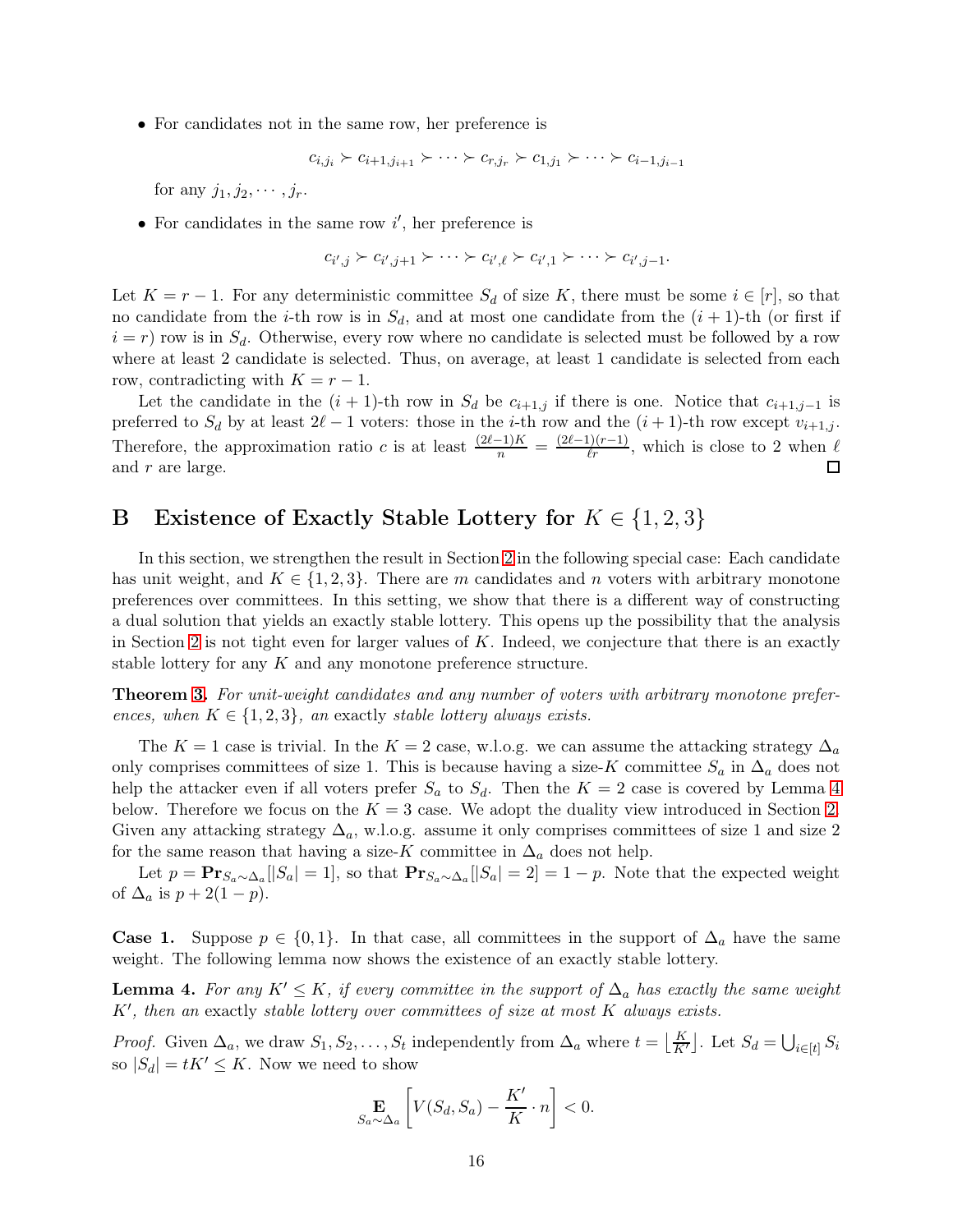For any voter  $v \in [n]$ ,  $\mathbf{Pr}_{S_a \sim \Delta_a}[S_a \succ_v S_d]$  is the probability that  $S_a$  is strictly most preferred among  $S_a, S_1, S_2, \ldots, S_t$ , each of which is independently drawn from  $\Delta_a$ . Thus

$$
\Pr_{S_a \sim \Delta_a}[S_a \succ_v S_d] \le \frac{1}{t+1} < \frac{K'}{K}.
$$

Summing over  $v \in \mathcal{N}$  gives the desired result.

**Case 2.** From now on, we will assume  $p \in (0,1)$ . For convenience, we use  $\Delta_1$  and  $\Delta_2$  to denote the conditional distributions of  $\Delta_a$  when  $S_a$  is of weight 1 and 2, respectively. That is, for any  $S \subseteq \mathcal{C},$ 

$$
\Pr_{S_1 \sim \Delta_1} [S_1 = S] = \Pr_{S_a \sim \Delta_a} [S_a = S \mid |S_a| = 1],
$$
  
\n
$$
\Pr_{S_2 \sim \Delta_2} [S_2 = S] = \Pr_{S_a \sim \Delta_a} [S_a = S \mid |S_a| = 2].
$$

We construct a defending committee using the following procedure:

- With probability  $p^2$ , independently draw two committees from  $\Delta_1$  and let  $S_d$  be their union.
- Otherwise (with probability  $1-p^2$ ), independently draw one committee from  $\Delta_1$  and one from  $\Delta_2$  and let  $S_d$  be their union.

Denote the distribution of  $S_d$  as  $\Delta_d$ , which is the defending strategy. To prove Theorem [3,](#page-5-1) we need to show

<span id="page-17-1"></span>
$$
\mathbf{E}_{S_a \sim \Delta_a, S_d \sim \Delta_d} \left[ V(S_d, S_a) \right] < \frac{p + 2(1 - p)}{3} \cdot n. \tag{5}
$$

Fix voter  $v$ . Consider the committees in decreasing order of voter preference. We say that a committee  $S_a$  appears at position  $x \in [0,1]$  if the total probability mass in  $\Delta_a$  of committees  $S \prec_v S_a$  is x. For convenience, we assume x is continuous; this will only help the attacking strategy in the proof below. Similarly, let  $f(x)$  denote the total probability mass in  $\Delta_a$  of  $S \prec_v S_a$  with  $|S| = 1$ , and  $g(x)$  denote the total probability mass in  $\Delta_a$  of  $S \prec_v S_a$  with  $|S| = 2$ . Clearly,  $0 \le f(x) \le p, \ 0 \le g(x) \le 1 - p, \text{ and } f(x) + g(x) \le x.$ 

Now, if the attacker chooses  $S_a$  at position x (where x is uniformly at random in [0, 1]), the probability that the defender chooses one  $S \prec_v S_a$  conditioned on  $|S| = 1$  is  $\frac{f(x)}{p}$ . Similarly, the probability that the defender chooses one  $S \prec_v S_a$  conditioned on  $|S| = 2$  is  $\frac{g(x)}{1-p}$ . Since the defender chooses two committees of unit weight with probability  $p^2$ , and one committee of weight one and the other of weight 2 with probability  $1 - p^2$ , we have:

<span id="page-17-0"></span>
$$
S_a \sim \Delta_a, S_d \sim \Delta_d} [S_a \succ_v S_d] \leq p^2 \int_0^1 \left(\frac{f(x)}{p}\right)^2 dx + (1 - p^2) \int_0^1 \frac{f(x)}{p} \cdot \frac{g(x)}{1 - p} dx
$$
  

$$
\leq \frac{1}{p} \cdot \int_0^1 \left((1 + p) \cdot x \cdot f(x) - f^2(x)\right) dx,
$$
 (6)

where the first inequality enumerates the quantile of  $S_a$  in  $\Delta_a$ .

 $\Box$